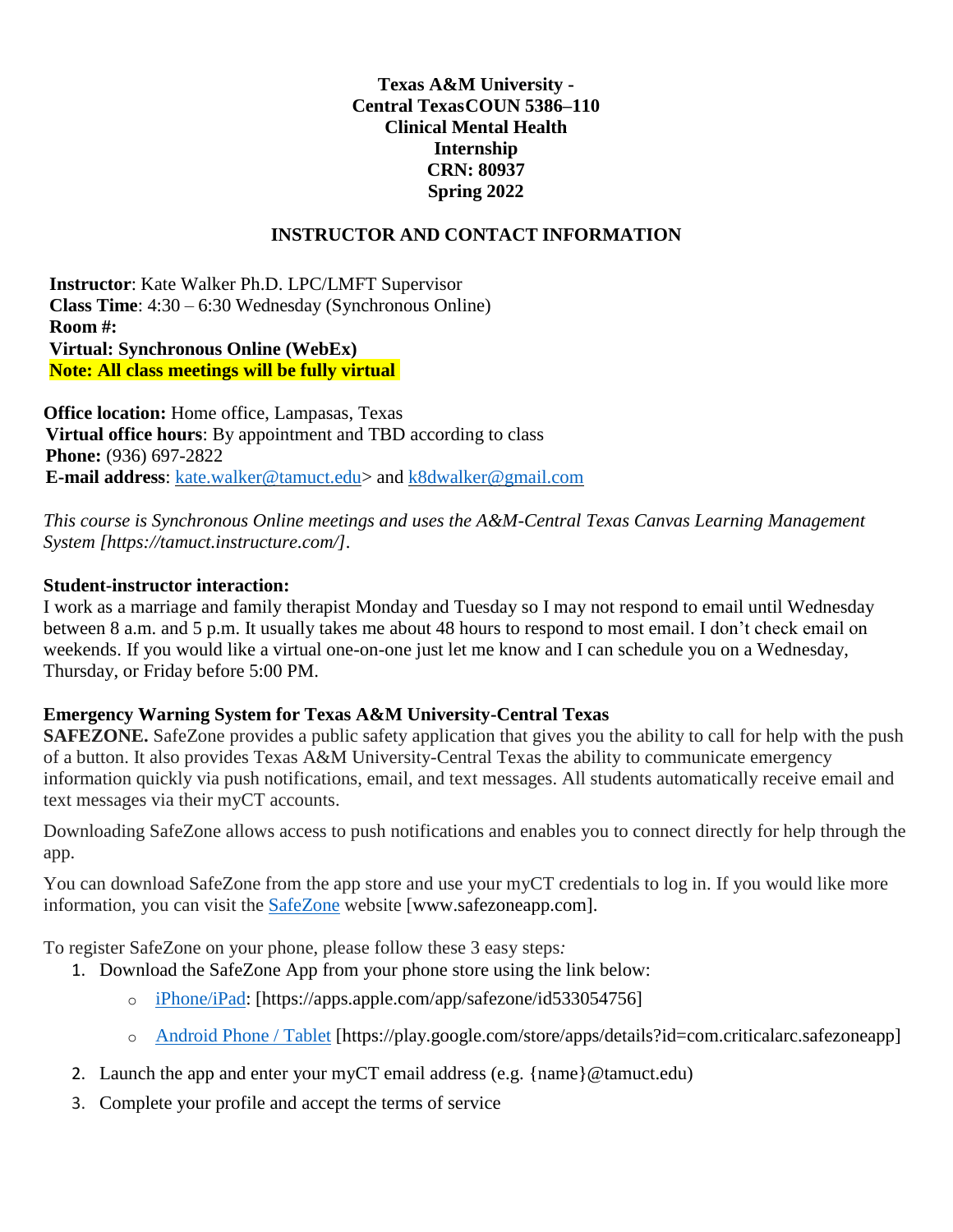# **COURSE INFORMATION**

Course overview and description: The purpose of COUN 5386 is to help students implement counseling skills into counseling practice. Major emphasis is placed on the student's involvement in successful practices at the educational level of interest. Students have met all academic and professional standards of practice before placement. Over the course of their Internship experiences students are required to complete 600 clock hours, of which at least 240 are direct client contact. For this semester you will be required to earn a minimum of 200 clock hours. Weekly supervision is provided by the on-site supervisor and the faculty supervisor.

# **STUDENT LEARNING OUTCOMES:**

- 1. Students will demonstrate appropriate primary counseling skills. This will be assessed via observation of live and recorded client interactions using Part I of the CCS-R and via items listed on CACREP standards matrix below.
- 2. Students will demonstrate appropriate professional and ethical behavior in their interactions with clients, colleagues, and supervisors. This will be assessed using Part II of the CCS-R and via items listed on CACREP standards matrix below.
- 3. \*\*Students are typically held to a higher standard regarding what constitutes appropriate skills/behaviors when enrolled in Internship than they were when enrolled in Practicum<sup>\*\*</sup>

# **CACREP Standards**

CACREP standards can be viewed at [http://www.cacrep.org/wp-content/uploads/2012/10/2016-CACREP-](http://www.cacrep.org/wp-content/uploads/2012/10/2016-CACREP-Standards.pdf)[Standards.pdf.](http://www.cacrep.org/wp-content/uploads/2012/10/2016-CACREP-Standards.pdf) CACREP stipulates that certain standards must be met for accreditation and this course addresses several of those standards. CACREP stresses the importance of professional ethics and values, as well as skills and knowledge in the use of technology, and a commitment to multicultural competence and awareness

## **PRACTICUM/INTERNSHIP REQUIREMENTS (CACREP, 2016, Section III, A-E)**

- Students must provide documentation of individual professional counseling liability insurance policies when enrolled in practicum and internship (III.A).
- Supervision of practicum and internship students will include program-appropriate audio/video recordings and/or live supervision of students' interactions with clients (III.B).
- Formative and summative evaluations of the student's counseling performance and ability to integrate and apply knowledge will be conducted as part of the student's practicum and internship (III.C).
- Students will have the opportunity to become familiar with a variety of professional activities and resources, including technological resources, during their practicum and internship (III.D).
- In addition to the development of individual counseling skills, during either the practicum or internship, students must lead or co-lead a counseling or psycho-educational group (III.E).

# **INTERNSHP REQUIREMENTS (CACREP, 2016, Section III, J-M)**

- After successful completion of the practicum, students must complete **600 clock hours** of supervised counseling internship in roles and settings with clients relevant to their specialty area (III.J) over the course of a minimum of two semesters. Students may enroll in a third semester of Internship if needed to complete their hours.
- Internship students must complete a total of **240 clock hours** of direct service (III.K) over the course of a minimum of two semesters. A minimum of 90 direct services hours are required to earn a passing grade in Internship during long semesters (Fall/Spring), and a minimum of 60 direct service hours are required of students enrolled in Internship during the summer.
- Internship students will have weekly interaction with supervisors that averages **one hour per week** of individual and/or triadic supervision throughout the internship, provided by  $(1)$  the site supervisor or  $(2)$  counselor education program faculty (III.L). Site supervisors typically provide this individual/triadic supervision, but faculty may be called upon to provide up to 50% of this supervision for students who work at sites that alternate between individual and group supervision.
- Internship students will participate in an average of **1½ hours per week** of group supervision on a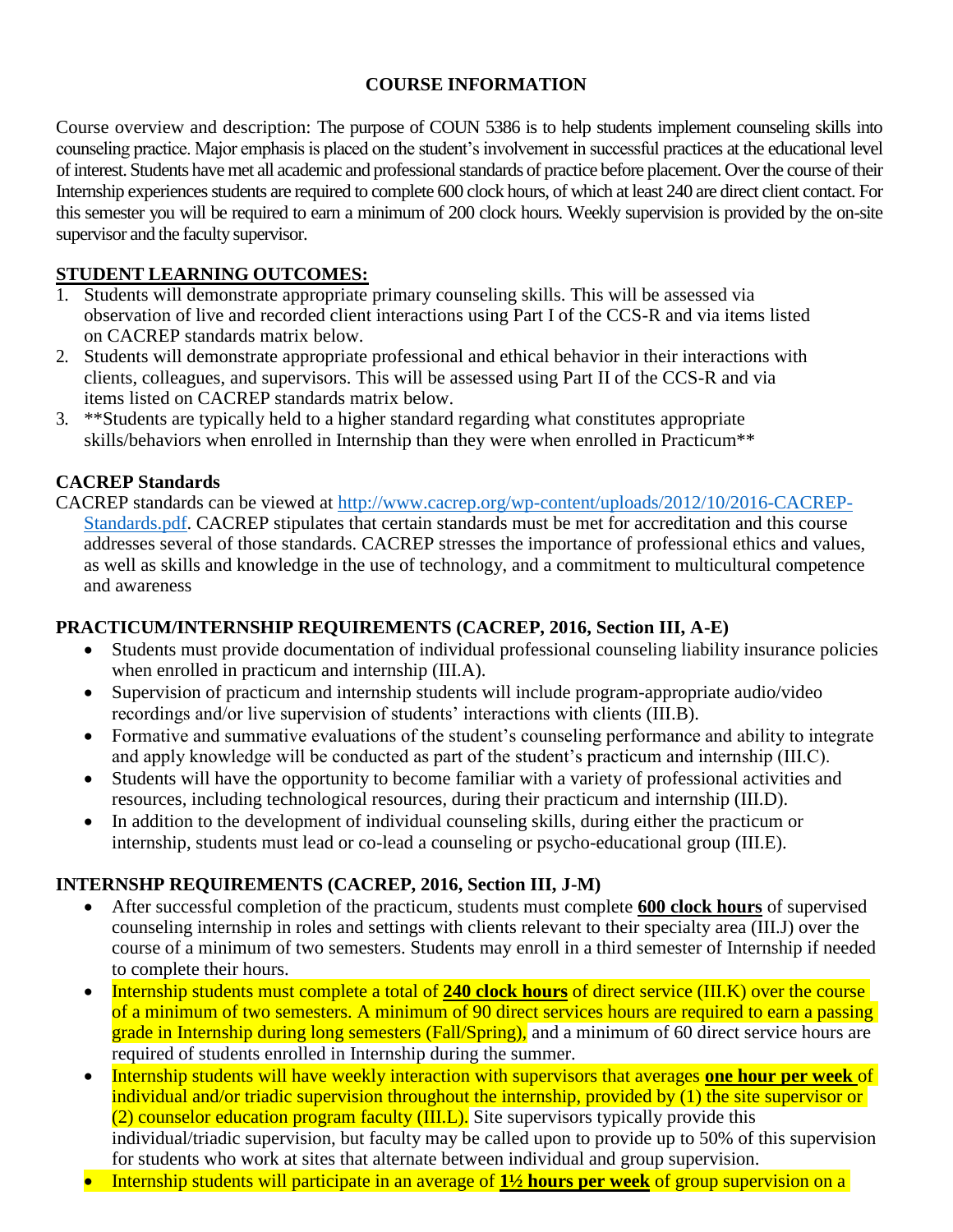regular schedule throughout the internship. Group supervision must be provided by a counselor education program faculty member.

### **SUPERVISOR QUALIFICATIONS AND SUPPORT FOR PRACTICUM/INTERNSHIP (CACREP, 2016, Section III, N-R)**

- 1. Program faculty members serving as individual/triadic or group practicum/internship supervisors must have the following qualifications (III.N):
	- Relevant experience,
	- Professional credentials,
	- Counseling supervision training and experience.
- 2. Site supervisors must have the following qualifications (III.P):
	- A minimum of a master's degree in counseling or a related profession,
	- Relevant certifications and/or licenses,
	- Minimum Professional experience:
		- CMHC: A minimum of two years of pertinent professional experience in the specialty area in which the student is enrolled
		- Knowledge of the program's expectations, requirements, and evaluation procedures for students, and
		- Relevant training in counseling supervision.
- 2. Orientation, consultation, and professional development opportunities are provided by counseling program faculty to site supervisors (III.Q).
- 3. Written supervision agreements define the roles and responsibilities of the faculty supervisor, site supervisor, and student during practicum and internship. When individual/triadic practicum supervision is conducted by a site supervisor in consultation with counselor education program faculty, the supervision agreement must detail the format and frequency of consultation to monitor student learning (III.R).

# **Relation to 2016 CACREP Curricular Standards (Section II.F) and CMHC Standards (Section V.C)**:

In accordance with CACREP best practices standards for all counselors-in-training development, the following areas will be promoted in this course:

| Common Core for all students. Students will have knowledge<br>of                                                                                                            | <b>Standard</b> | <b>Activity</b>                         | SL<br>$Os$ :                |
|-----------------------------------------------------------------------------------------------------------------------------------------------------------------------------|-----------------|-----------------------------------------|-----------------------------|
| Ethical standards of professional counseling organizations and<br>credentialing bodies, and applications of ethical and legal<br>considerations in professional counseling. | II.F.1.         | Group supervision                       | 2                           |
| Strategies for personal and professional self-evaluation and<br>implications for practice                                                                                   | II.F.1.<br>k    | <b>Final Reflection</b>                 | $\mathcal{D}_{\cdot}$       |
| Self-care strategies appropriate to the counselor role                                                                                                                      | II.F.1.         | <b>Wellness Class</b><br>Discussion     | $\mathcal{D}_{\mathcal{L}}$ |
| The role of counseling supervision in the profession                                                                                                                        | II.F.1.<br>m    | <b>COUN 5386</b><br>Internship Syllabus | 2                           |
| Multicultural and pluralistic characteristics within and among<br>diverse groups nationally and internationally                                                             | II.F.2.<br>a    | Group supervision                       |                             |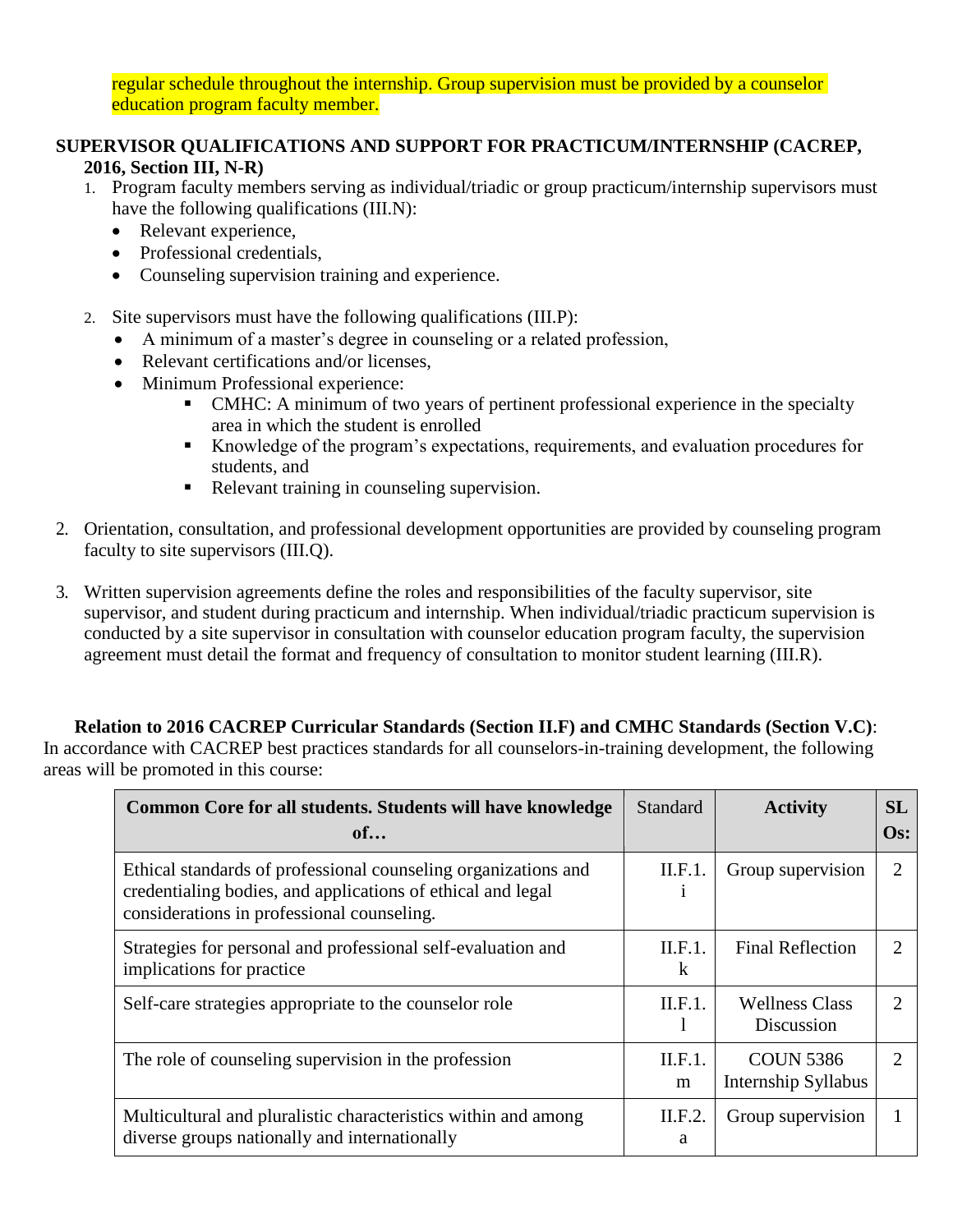| Theories and models of multicultural counseling, cultural identity<br>development, and social justice and advocacy                                  | II.F.2.<br>b                | Cultural<br>Autobiography<br>Supervisee<br>Questionnaire/Disc<br>ussion | $\mathbf{1}$         |
|-----------------------------------------------------------------------------------------------------------------------------------------------------|-----------------------------|-------------------------------------------------------------------------|----------------------|
| Multicultural and pluralistic characteristics within and among<br>diverse groups nationally and internationally                                     | II.F.2.<br>$\mathbf c$      | Group supervision                                                       | 1                    |
| Help-seeking behaviors of diverse clients                                                                                                           | II.F.2.<br>$\mathbf f$      | Group supervision                                                       | 1                    |
| Strategies for identifying and eliminating barriers, prejudices, and<br>processes of intentional and unintentional oppression and<br>discrimination | II.F.2.<br>$\boldsymbol{h}$ | Group supervision                                                       | $\mathbf{1}$         |
| Ethical and culturally relevant strategies for establishing and<br>maintaining in-person and technology-assisted relationships                      | II.F.5.<br>d                | CCS-R                                                                   | 1,<br>$\overline{2}$ |
| Counselor characteristics and behaviors that influence the<br>counseling process                                                                    | II.F.5.<br>$\mathbf f$      | CCS-R                                                                   | $\mathbf{1}$         |
| Essential interviewing, counseling, and case conceptualization<br>skills                                                                            | II.F.5.<br>g                | <b>Full Case</b><br>Conceptualization                                   | 1                    |
| Developmentally relevant counseling treatment or intervention<br>plans                                                                              | II.F.5.<br>$\boldsymbol{h}$ | <b>Full Case</b><br>Conceptualization                                   | 1                    |
| Development of measurable outcomes for clients                                                                                                      | II.F.5.<br>$\mathbf{i}$     | Group supervision                                                       | $\mathbf{1}$         |
| Strategies to promote client understanding of and access to a<br>variety of community-based resources                                               | II.F.5.<br>$\bf k$          | <b>Full Case</b><br>Conceptualization                                   | 1                    |
| Processes for aiding students in developing a personal model of<br>counseling                                                                       | II.F.5.<br>$\mathbf n$      | Supervision<br>Contract                                                 | $\overline{2}$       |
| Dynamics associated with group process and development                                                                                              | II.F.6.<br>$\mathbf b$      | Group supervision                                                       | $\overline{2}$       |
| Therapeutic factors and how the contribute to group effectiveness                                                                                   | II.F.6.<br>$\mathbf{C}$     | Group supervision                                                       | $\overline{2}$       |
| Identification of evidence-based practices                                                                                                          | II.F.8.<br>$\mathbf b$      | <b>Full Case</b><br>Conceptualization                                   | $\overline{2}$       |

| Additional standards for students in a CMHC specialty area.                                                       | <b>Standar</b><br>d | <b>Activity</b>                           | <b>SL</b><br>$\mathbf{Os}$ |
|-------------------------------------------------------------------------------------------------------------------|---------------------|-------------------------------------------|----------------------------|
| Theories and models related to clinical mental health counseling                                                  | V.C<br>.1.b         | Recordings                                |                            |
| Principles, models, and documentation formats of biopsychosocial case<br>conceptualization and treatment planning | V.C<br>.1.c         | <b>Full Case</b><br>Conceptualiz<br>ation |                            |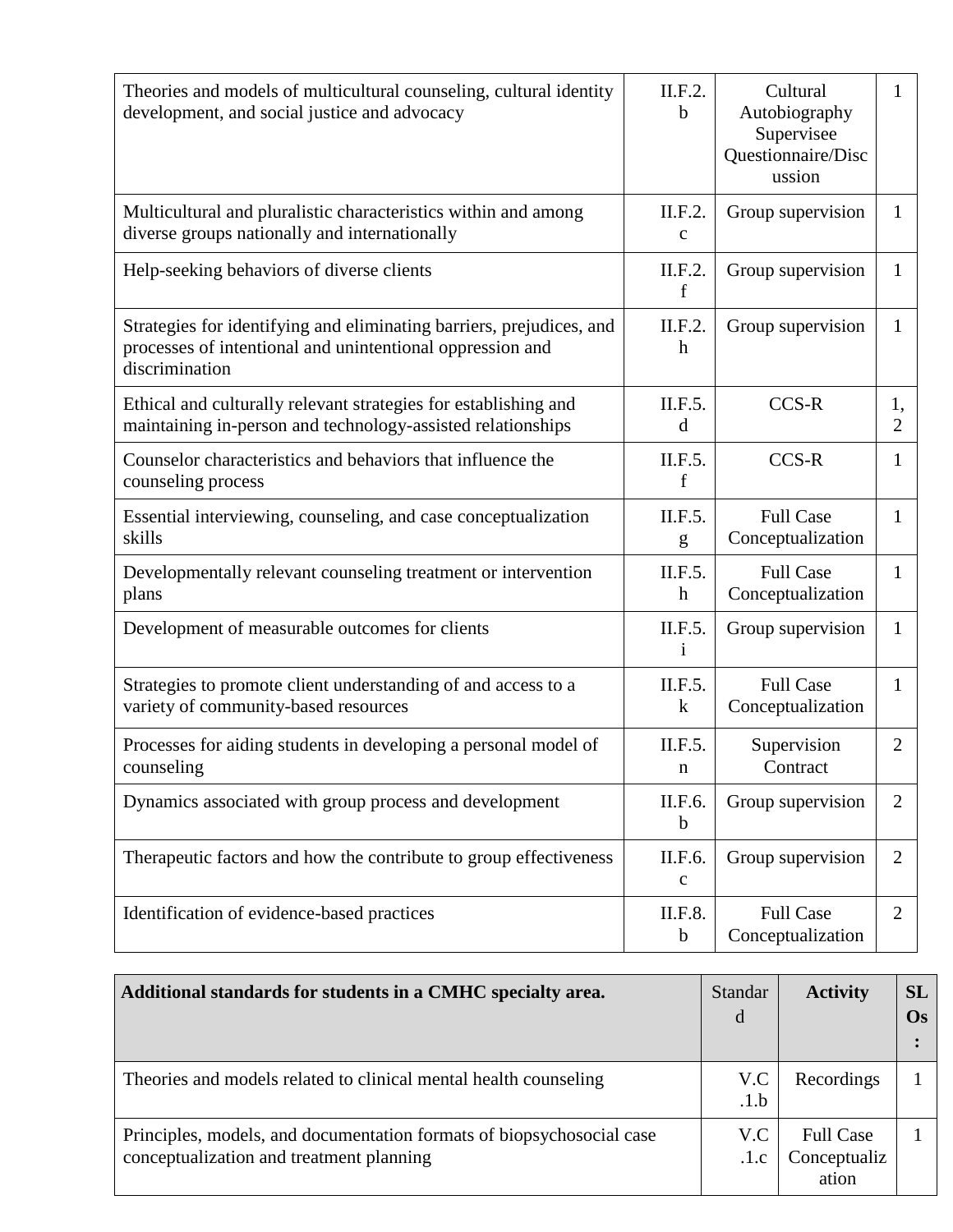| Cultural factors relevant to clinical mental health counseling                                                                                                             | V.C<br>.2.j | Recordings                    |  |
|----------------------------------------------------------------------------------------------------------------------------------------------------------------------------|-------------|-------------------------------|--|
| Legal and ethical considerations specific to clinical mental health<br>counseling.                                                                                         | V.C<br>.2.1 | $CCS-R$                       |  |
| Current intake interview, mental status evaluation, biopsychosocial history,<br>mental health history, & psychological assmt. for treatment planning and<br>caseload mgmt. | V.C<br>.3.a | Case<br>Conceptualiz<br>ation |  |
| Techniques $\&$ interventions for prevention $\&$ trimt. of a broad range of<br>mental health issues                                                                       | V.C<br>.3.b | CCS-R                         |  |
| Strategies for interfacing with the legal system regarding court-referred<br>clients                                                                                       | V.C<br>.3.c | $CCS-R$                       |  |

## **Mode of Instruction & Course Access**

This course utilizes didactic teaching, group discussions, group supervision, taped sessions, and case conceptualizations. Students are evaluated through taped sessions, and site supervisor's evaluations of students.

#### **Participation & Attendance: Virtual**

Your active participation in supervision sessions is necessary for you to meet the course objectives. Active participation requires prior preparation on your part (e.g., reading of assigned materials and preparing for supervision). You will be allowed one excused absence which you are allowed to use for self-care. You must obtain 24 hours of group supervision for the semester. Plan to attend all classes. If you miss more than once, you will have to make up that time by asking permission to attend the Practicum or Internship group supervision, which held virtually at various times with other faculty. You may not miss on a night you are scheduled to discuss a case conceptualization. In order to attend and safely participate in Internship group supervision through Web Ex, you need to have a private space where you will not be interrupted, and where you will have reliable internet. Your visual presence through Web Ex is required for this course. Additionally, please be sure any technology that is voice activated is turned off in the room where you participate (i.e. Alexas or, other technology that is voice activated).

#### **WebEx Visual Presence**

To attend class all students will have their camera on for the entire duration of supervision and provide a background beyond their face that includes a stable and private location. Group supervision is a professional activity part of clinical work so you are expected to sit up and that you should not participate from your bed or be seen moving in an out of buildings/rooms/vehicles at your location. You should not be traveling/driving while participating in supervision. Group Supervision hours will not count if you are driving and trying to attend class at the same time. Additionally, there should not be any other persons present in the room where you are participating since your participation includes your own specific feedback to what is being discussed and may involve client information or personal peer experiences. Being mindful of these behaviors will allow for you to be appropriately transparent to elicit the trust of your peers and your supervisor since sensitive client information and sensitive content from about personal experiences is discussed throughout group supervision. If you are not able to carry out the following behaviors listed above you will respectfully leave the supervision session by logging off of Web Ex. You are still responsible for attending the minimal required supervision hours for the semester and should make plans to eliminate disruptions to meet the listed criteria for attendance prior to the start of the group meeting time. Leaving your screen for a brief restroom breaks is okay during the meeting, but moving your computer through rooms of your home might lead to security breaches of peers, and your location, so you are allowed to turn off your screen if you briefly leave to use the restroom or to mitigate an additional disruption, but for those purposes only. Your peers see your screen for the duration of class even when a student's screen share is activated. Any behaviors that would diminish confidence of privacy will impact the trust within the virtual supervision session and consequently may adversely affect the group learning experience. Each student is independently responsible for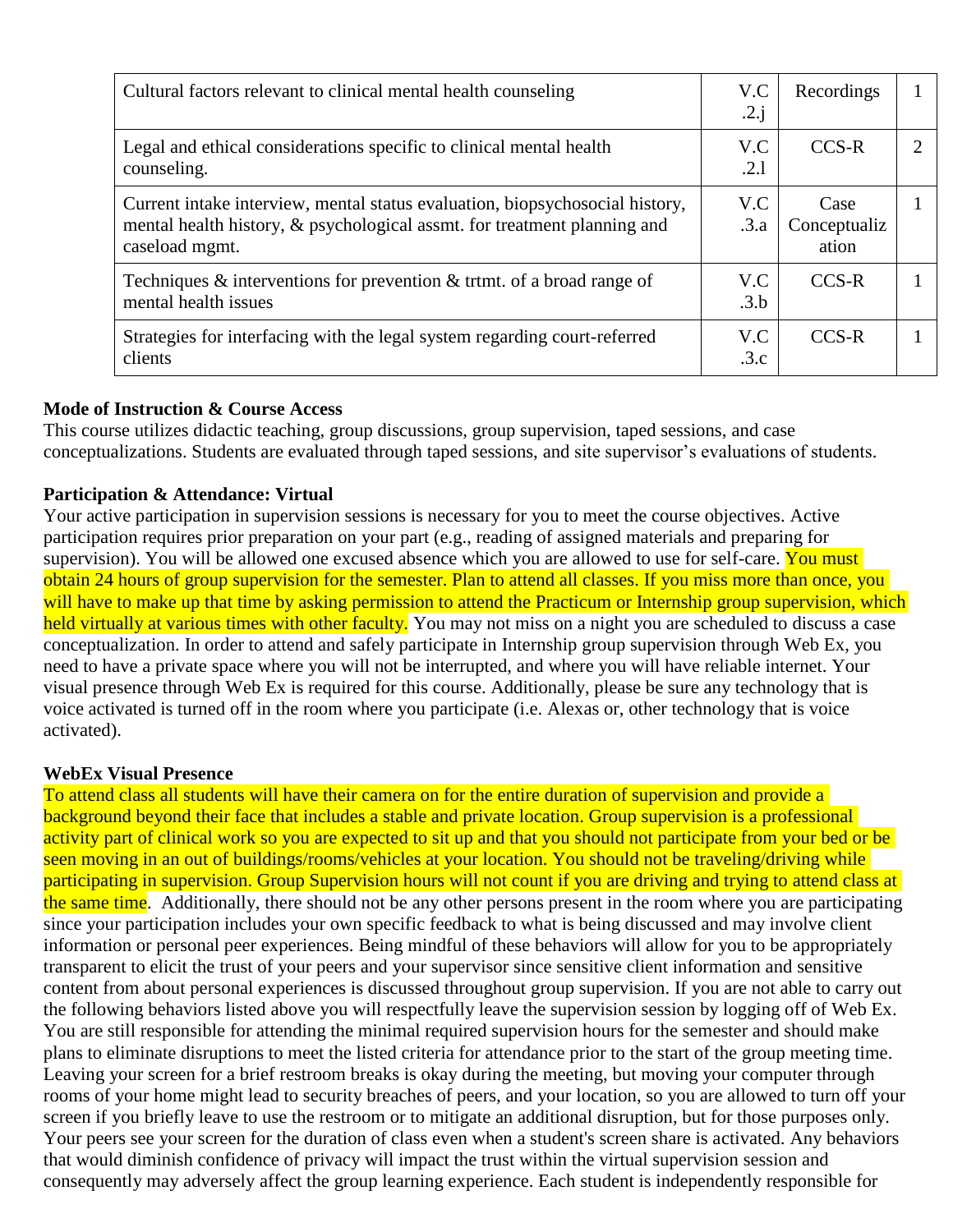their role in contributing to the safety of this virtual supervisory space.

## **Tardiness**

You are expected to be in class on-time. It is strongly recommended students plan to virtually arrive to the group Web Ex meeting 10-15 minutes prior to the start of class to make sure their technology is working and their internet connection is sufficient. Continual tardiness will result in a Fitness to Practice evaluation between the student and faculty to address tardiness. Supervision requires a specific number of hours. Therefore, you must make up even miniscule time missed. If you are late, you will not be able to count that time a part of supervision you received. All students must have a total of 24 hours of group supervision to pass the class.

## **Assignment Submission**

All work will be submit to Canvas by students. Students will be responsible for getting all logs and evaluations signed and turned in by their respective due date and should make arrangements with supervisors to have items prepared and uploaded into Canvas by their assigned due date. This includes portfolio items. All items are due to the supervisor, including final and cumulative logs at the time of the individual "close out" meeting between the student and faculty supervisor during the last week of the semester.

# **Call-In Supervision**

If you know you will be running late, you may call into the supervision session so that your time does not need to be made up. *You may only do this one time during the semester.* If you run late in the future, you will need to make up the time with another faculty member.

**Required Reading and Textbook(s):**Sperry, L., & Sperry, J. (2020). *Case conceptualization: Mastering this competence with ease and confidence* (2nd ed.). Routledge.



Sperry, J., & Sperry. L. (2020). Case conceptualization: Key to highly effective counseling. *Counseling Today.*  American Counseling Association. [https://ct.counseling.org/2020/12/case-conceptualization-key-to-highly](https://ct.counseling.org/2020/12/case-conceptualization-key-to-highly-effective-counseling/)[effective-counseling/](https://ct.counseling.org/2020/12/case-conceptualization-key-to-highly-effective-counseling/)

Hodges, S. (2021). The Counseling practicum and internship manual: A resource for graduate counseling students  $(3<sup>rd</sup>$  ed.). Springer.

# **Grading**

| <b>Part I: 30 % Appropriate counseling skills/competencies</b> |            |        |                               |               |            |  |
|----------------------------------------------------------------|------------|--------|-------------------------------|---------------|------------|--|
| Assignment                                                     | Percentage | Points | Scoring                       | <b>Scorer</b> | Due Date   |  |
| <b>Clinical Experiences</b>                                    | N/A        | N/A    | Complete/Incomplete   Faculty |               | N/A        |  |
| Counseling Video<br>Recording and<br>Critique                  | 60%        | 18     | Rubric                        | Faculty       | <b>TBD</b> |  |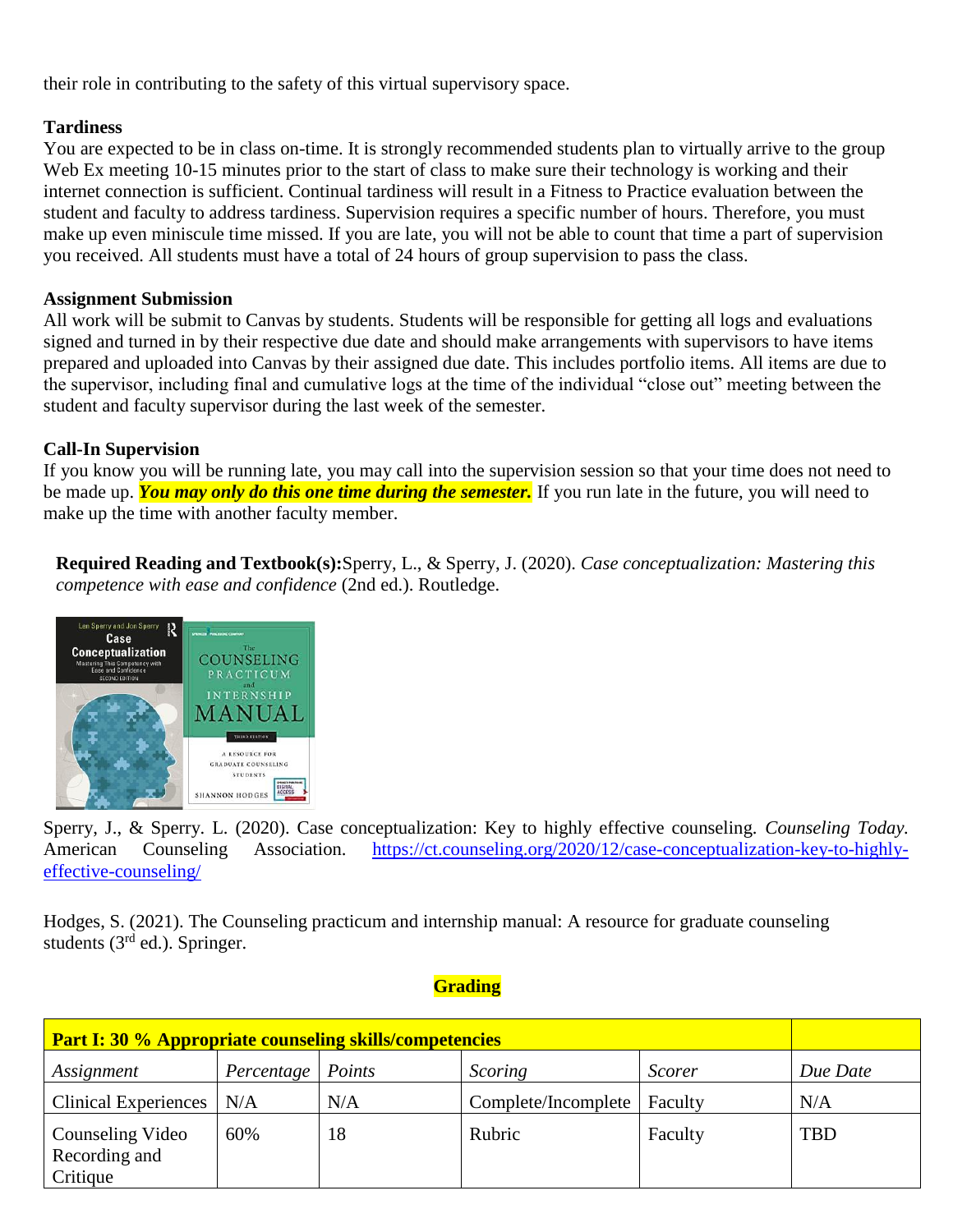| <b>CCS-R Midterm</b><br>Evaluation                                                | 20% |            | 6 |                |  | Part I: CCS         |  | Site Supervisor |                                                                    |
|-----------------------------------------------------------------------------------|-----|------------|---|----------------|--|---------------------|--|-----------------|--------------------------------------------------------------------|
| <b>CCS-R Final</b><br>Evaluation                                                  | 20% |            | 6 |                |  | Part I: CCS         |  | Site Supervisor |                                                                    |
| Total: _out of 30 points                                                          |     |            |   |                |  |                     |  |                 |                                                                    |
| <b>Part II: 30% Professional Dispositions and Behaviors</b>                       |     |            |   |                |  |                     |  |                 |                                                                    |
| Assignment                                                                        |     | Percentage |   | Points         |  | Scoring             |  | Scorer          | Due Date                                                           |
| Group Supervision                                                                 |     | N/A        |   | N/A            |  | Complete/Incomplete |  | Faculty         | Weekly                                                             |
| <b>Individual Supervision</b>                                                     |     | N/A        |   | N/A            |  | Complete/Incomplete |  | Site Supervisor | Weekly                                                             |
| Ethical/Professional<br>Conduct                                                   |     | N/A        |   | N/A            |  | Complete/Incomplete |  | Faculty         | As needed                                                          |
| <b>CCS-R Midterm</b><br>Evaluation                                                |     | 40%        |   | 12             |  | Part II: CCS        |  | Site Supervisor |                                                                    |
| <b>CCS-R Final Evaluation</b>                                                     |     | 40%        |   | 12             |  | Part II: CCS        |  | Site Supervisor |                                                                    |
| <b>Evaluation of</b><br>Site/Supervisor                                           |     | 20%        |   | 6              |  | Complete/Incomplete |  | Faculty         |                                                                    |
| Total: _out of 30 points                                                          |     |            |   |                |  |                     |  |                 |                                                                    |
| Part III: 40% Administrative Paperwork, Case Conceptualization and Treatment Plan |     |            |   |                |  |                     |  |                 |                                                                    |
| Assignment                                                                        |     | Percentage |   | Points         |  | Scoring             |  | Scorer          | Due Date                                                           |
| Signed Hours Logs: 1 per<br>site (Weekly/Summary)<br><b>BHEC</b> Log (Summary)    |     | N/A        |   | N/A            |  | Complete/Incomplete |  | Faculty         | Weekly<br>Summative<br>(Closeout)<br><b>BHEC</b> log<br>(Closeout) |
| (6) Three paragraph<br>reflections                                                |     | 15%        |   | 6              |  | Complete/Incomplete |  | Faculty         | Various                                                            |
| <b>Brief Case</b><br>Conceptualization                                            |     | 5%         |   | $\overline{2}$ |  |                     |  |                 | Various                                                            |
| <b>Full Case</b><br>Conceptualization                                             |     | 55%        |   | 22             |  | Rubric              |  | Faculty         | Various                                                            |
| <b>Final Reflection</b>                                                           |     | 25%        |   | 10             |  | Rubric              |  | Faculty         |                                                                    |
| Total: _out of 40 points                                                          |     |            |   |                |  |                     |  |                 |                                                                    |

| <b>Grading</b>              | <b>Points</b> | Grand<br><b>Total</b> |
|-----------------------------|---------------|-----------------------|
| Part I: Skills/Competencies | 30 points     |                       |
| Part II: Professional       | 30 points     |                       |
| <b>Dispositions</b>         |               | $/100$ points         |
| Part III: Administrative    | 40 points     |                       |
| Paperwork, Case             |               |                       |
| Conceptualization and       |               |                       |
| <b>Treatment Plan</b>       |               |                       |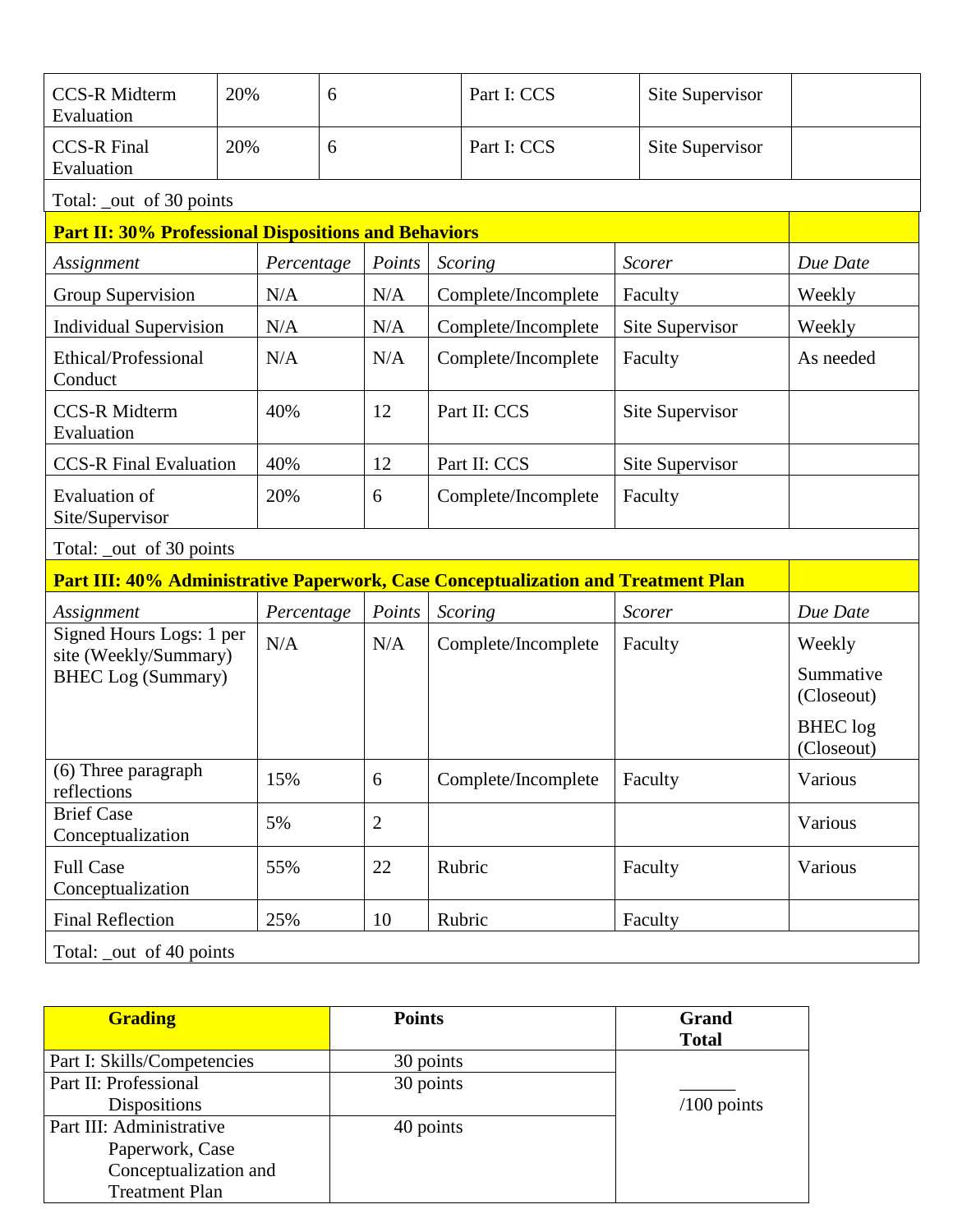### **Part I: Appropriate counseling skills/competencies: Nongraded Requirements**

### **Clinical Experiences**

Students seeing clients in the TAMUCT CCFTC become familiar with a variety of professional activities and resources, including technological resources (e.g., recording equipment, Simple Practice). Clinical experiences include individual adult and child counseling (children ages 7-17), couples counseling, family counseling, and group counseling. Note: Students who do not get an opportunity to lead or co-lead a group during Practicum will need to seek out this experience during Internship. (CACREP, 2016, III.D&E)

## **Part I: Appropriate counseling skills/competencies: Graded Requirements**

#### **Counseling Video Recording and Critique (with signed consent form)**

You will record a counseling video session. Upload the session into Canvas Studio then submit the studio link for the video. The purpose of the recording is to demonstrate your use of primary counseling skills and your awareness of essential counseling processes. Identify the skills utilized on the critique, one to two examples of each skill used in session. Identify two to three additional skills you could have used in session, when you could have used the skills (exact video time in recording), and what specifically you would have said if you used the skill. Do not record the first counseling session. This will not count and you will be required to resubmit the entire assignment.

\*If your site does not allow video recording, you may have your site supervisor or a *clinician from your specific site, who is not a student in this class, and is not a friend/relative* role-play as the client. You will be required to resubmit the assignment if you record a classmate. This is an ethical issue. Relational dynamics seep into the session when role-playing with someone that is a friend or family member. Include the consent for the recording and upload the signed consent with your recording.

## **CCR-S Evaluations Part I**

Students will be provided with two (CMHC/SC) formative evaluations at midterm and summative evaluations at the end of the semester (CACREP, 2016, III.C). Originals should be given to your faculty supervisor; you are advised to keep your own copies. Receiving a score of "1—Harmful" in any category on the CCS-R for your end-of-semester evaluation from a supervisor may result in an additional grade reduction if the supervisor believes you are not ready to advance to Internship.

At the end of the semester each student will provide evaluations of their supervisors and of their external sites.

#### **Part II: Professional Dispositions and Behaviors: Non-graded Requirements**

#### **Faculty Group Supervision**

24 hours of group supervision is required to pass the course. You are required to attend supervision each week. The class is both supervision and a university class with similar attendance expectations. You may miss up one class without penalty. The class missed may not be the same as your scheduled Case Conceptualization Review and Treatment Plan.

#### **Individual Supervision**

1 hour per week of individual supervision is required per site.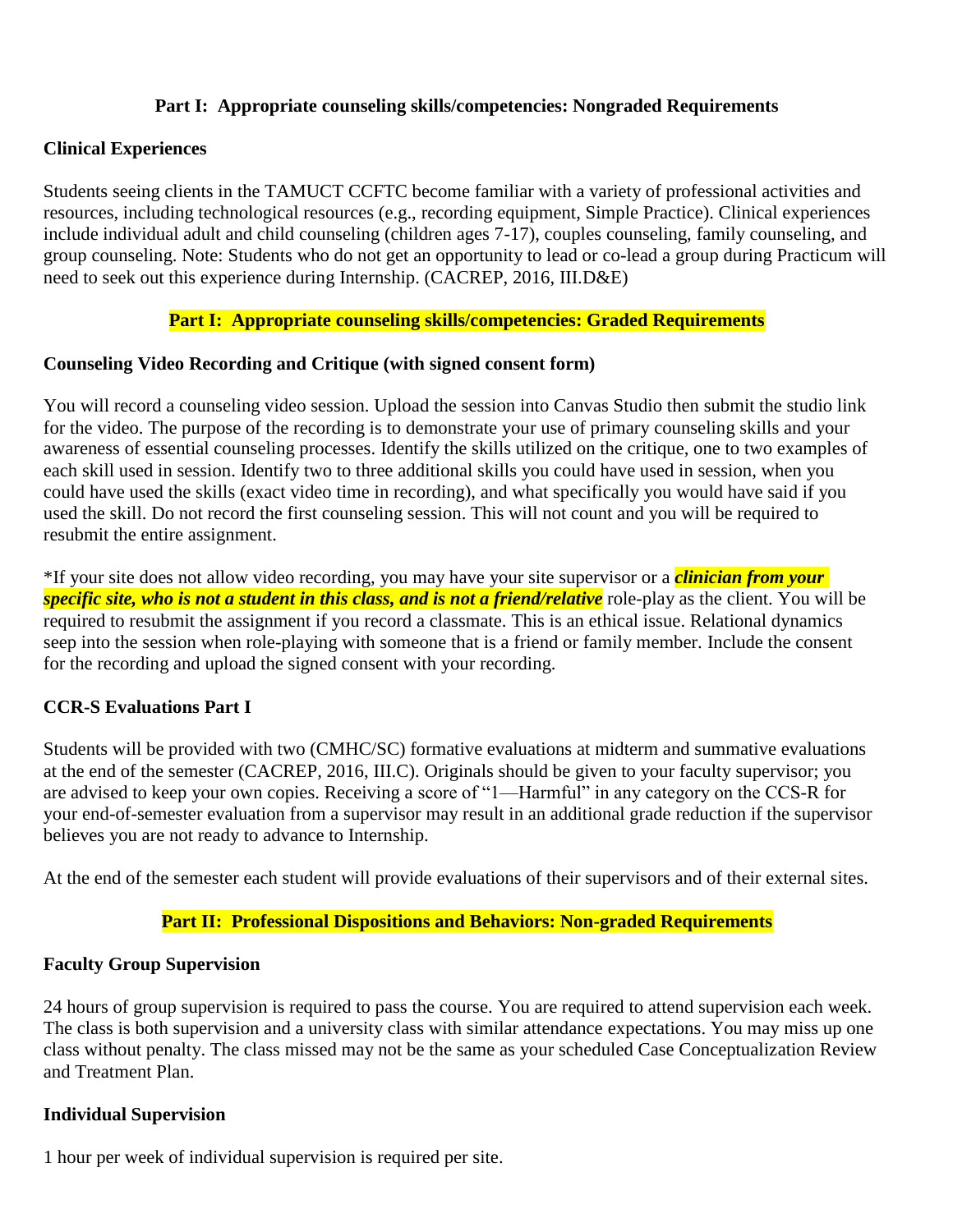### **Ethical/Professional Conduct**

Practicum/Internship students must behave in accordance with the ACA Ethical Standards and other standards of accepted professional conduct, including attire appropriate to professional counseling. Special attention is called to standards of confidentiality. Breaches of Ethical/Professional Conduct will trigger a Fitness to Practice Evaluation.

#### **Evaluation of Site Supervisor**

Students will turn in an evaluation of their site supervisor along with the final CCS-R.

### **Part II: Professional Dispositions and Behaviors: Graded Requirements**

#### **(6) three - paragraph reflections**

You will be required to turn in a reflection covering three different topics below. Try not to cover the same topic twice, but at least one yellow highlighted topic must be covered in each reflection. Reflections are a processing exercise and you only need to share what you feel comfortable sharing. Proper grammar is expected and paragraphs are three sentences minimum.

- 1. How is the overall experience for you?
- 2. Give examples of how this internship experience facilitates: a) your capacity to think, b) your capacity to problemsolve, and, c) your capacity to make better decisions as a counselor.
- 3. Give examples of how this internship experience facilitates: a) your development of CMHC skills, b) attainment of CMHC competence, and, c) your development of points of view needed by CMHCs.
- 4. How has your training prepared you/not prepared you for the experience?
- 5. How do you care for yourself in this process?
- 6. What cases/situations do you react positively toward? Negatively?
- 7. What is most difficult about your internship?
- 8. How does this experience tie in with you overall career goals?
- 9. What do you like about your supervision? What do you not like? What do you need from your supervisor or me?
- 10. Based on your experience, what should be different about the counseling programat TAMUCT?
- 11. In light of this experience, how do you plan to develop and change to make yourself a better counselor? Personal therapy, continuing education, etc.?
- 12. What is most rewarding about your work? Is it what you thought it would be?

#### **CCS-R Evaluations Part II**

At the end of the semester each student will provide evaluations of their supervisors and of their external sites (if applicable). Students will be provided with two (CMHC/SC) formative evaluations at midterm and summative evaluations at the end of the semester (CACREP, 2016, III.C). Originals should be given to your faculty supervisor; you are advised to keep your own copies. Receiving a score of "1—Harmful" in any category on the CCS-R for your end-of-semester evaluation from a supervisor may result in an additional grade reduction if the supervisor believes you are not ready to advance to Internship.

#### **Part III: Administrative Paperwork, Case Conceptualizations and Treatment Plan Insurance**

All students must have professional liability insurance coverage before they will be permitted to see clients. Students are covered by TAMUCT insurance (CACREP, 2016, III.A) and are not required to purchase external professional liability insurance.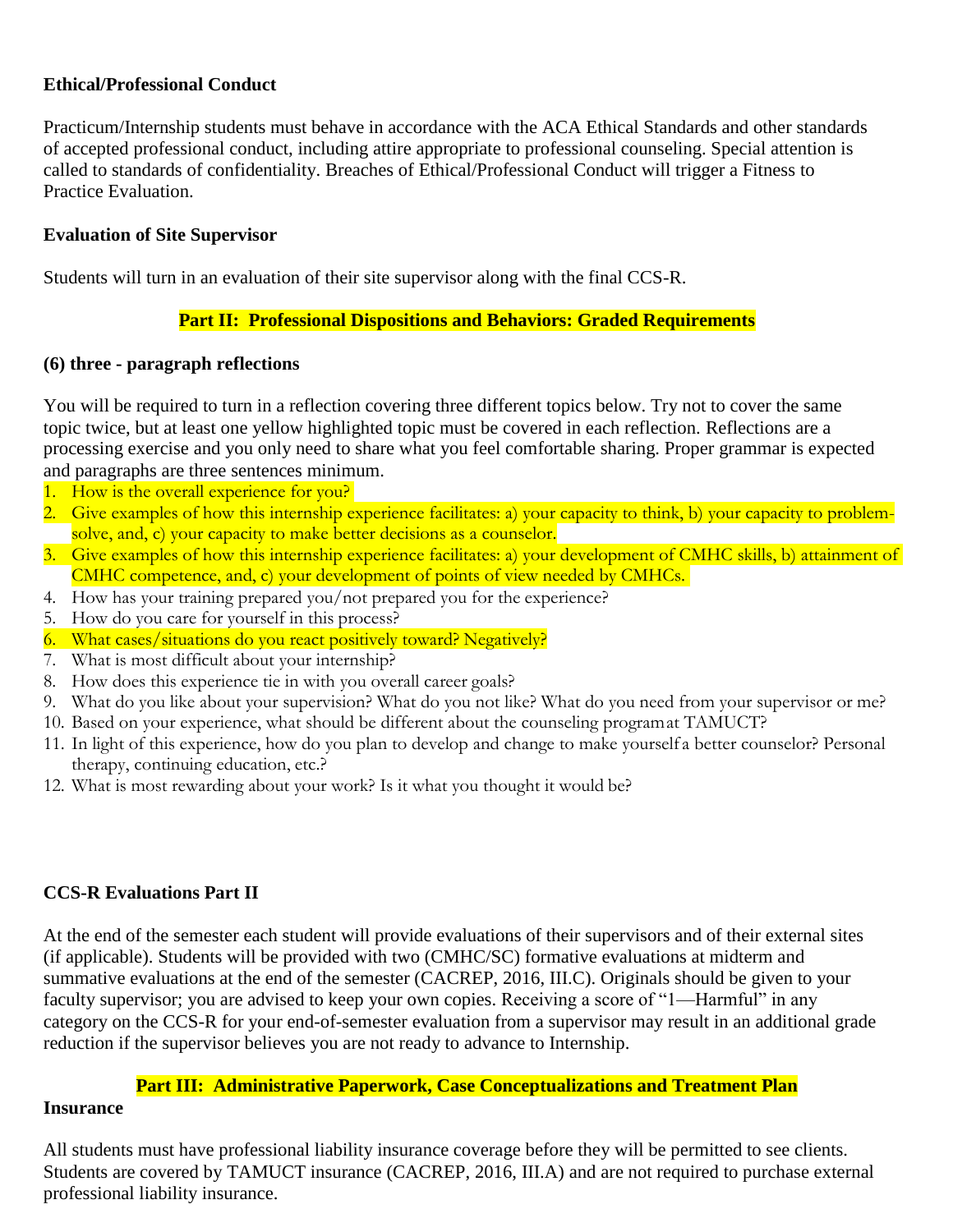# **Weekly Hour Logs, Summative Hour Logs, BHEC log**

The purpose of the log is to provide a record of all time spent in practicum/internship activities. The log serves as evidence that the student has met the content and time requirements of the internship. The log is to be signed by the appropriate supervisor and by the student. Logs should be submitted for review/signature on a weekly basis. *You must submit one log per site per week even if you did not gain hours at the site.* At the end of the semester, students will complete a summary log of all hours earned (*one summary log per site*) during the semester. Originals should be given to your faculty supervisor; you are advised to keep your own copies.

## **Upload your logs each week and save them using the format below:**

First Initial. Last Initial Week # Location Example: L.M. Week 3 CCFTC \*Save as a PDF. Ensure your log is on one page. **\*\*If you miss a week, you are required to upload the log that goes with the assigned week. Do not upload multiple logs to one week (e.g., uploading Week 3 and 4 together under Week 4)**

The Behavioral Health Executive Committee Practicum Log verifies to the State of Texas that you have completed Practicum/Internship hours needed for licensure as an LPC-Associate. You can think of the BHEC log as a summary log for the state. You need one for each site per semester you are in Practicum/Internship.

# **BONUS: Brief Case Conceptualization**

The purpose of the Brief Case Conceptualization is to prepare you for the Full Case Conceptualization, as well as illustrate the importance of preparing for supervision. Students be provided with a brief case conceptualization outline. Thoughtful consideration is required before presenting client concerns to your class, site supervisor, and university supervisor. In preparation for your case conceptualization review, you will complete a brief case conceptualization sheet and provide a copy to your classmates. Sharing your screen for this is not sufficient as the class will discuss feedback in randomly assigned breakout groups. You will spend 7 – 10 minutes discussing your client as it pertains to the case conceptualization sheet. After, you will request feedback specific to your conceptualization, treatment strategy, or interventions. The brief and full case conceptualizations do not have to be the same client.

## **Full Case Conceptualization**

You will provide the class with a full case conceptualization completed outline. Your supervisor will provide a form to guide your completion of this assignment. All students will silently review the outline in class before the Full Case Conceptualization discussion. Next, you will discuss your formal case conceptualization (includes treatment plan) using de-identified client information (10-15 minutes) followed by audience questions (5-10 minutes). Next you will play your video recording (5-7 mins), and your classmates will discuss feedback in pairs for up to 10 minutes. After, they will provide feedback. Please record an individual. *Do not use couples or groups*. Rubric will be provided in Canvas. Make sure you practice before leading the review. You will be cut off if your time limit exceed the requirements for each section.

## **Final Reflection**

Final Reflection Instructions: **A 5-minute video** summarizing the field practicum experiences will be submitted before the last class meeting. Answer any five of the following questions in your video.

- •What were your expectations at the beginning of your Internship?
- •What were your goals at the beginning of your Internship?
- •In what ways did your site meet and not meet your expectations?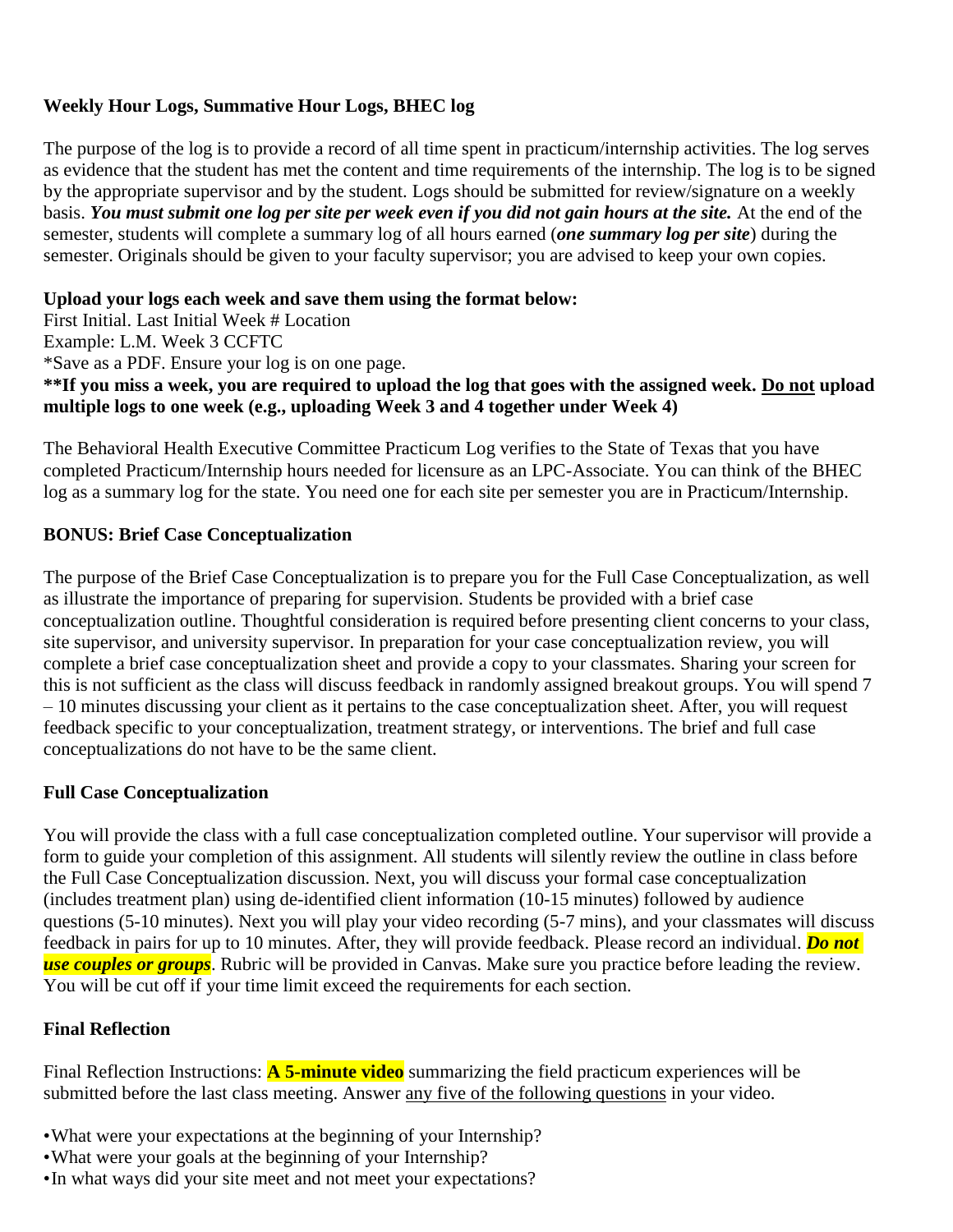- •What progress did you make towards reaching your goals?
- •In what ways did your goals change?
- •What were the most important things you learned in practicum this semester?
- •What are some areas where you still want to grow?
- •How have you changed as a counselor and as a person as a result of your practicum experience?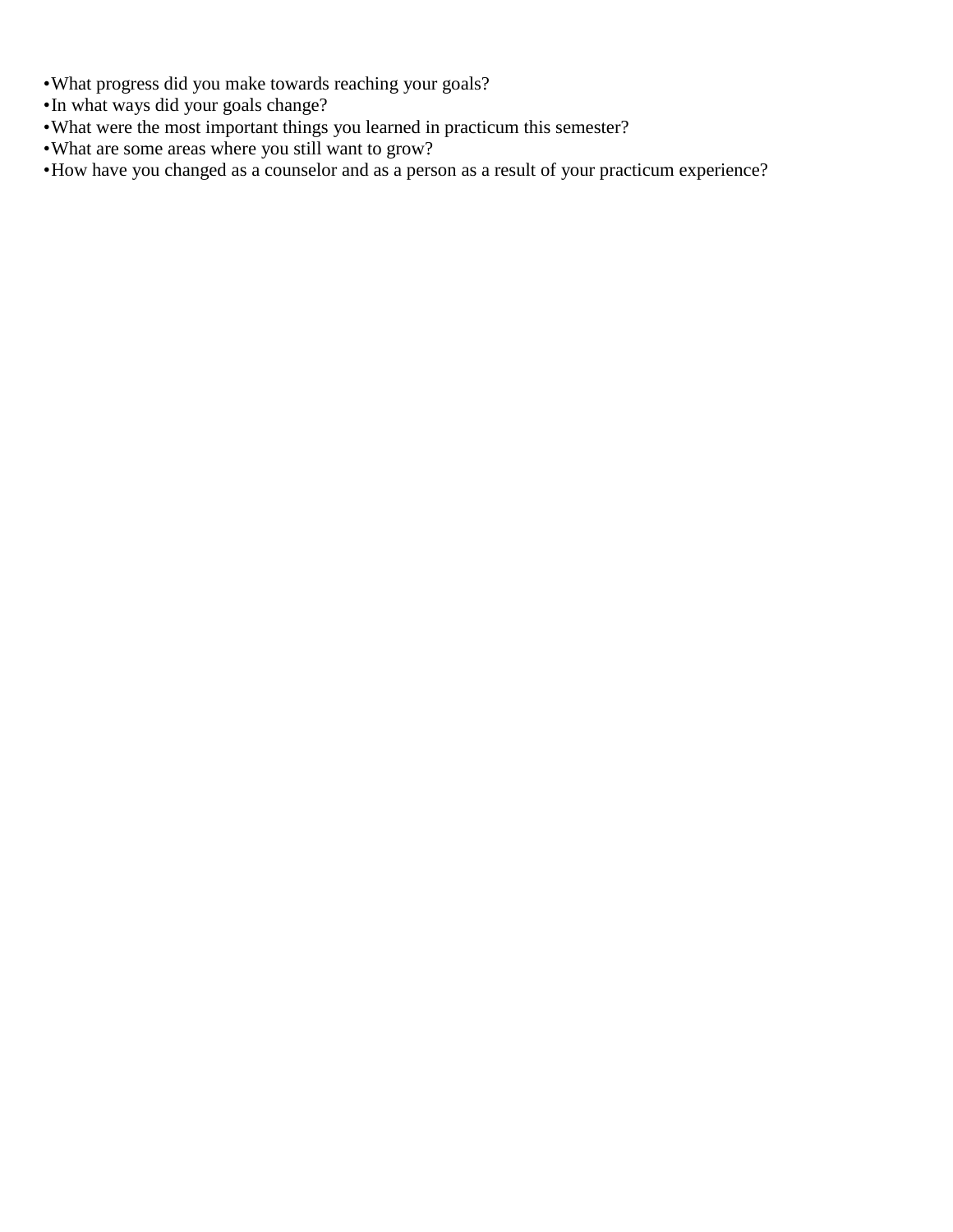| <b>Week</b>                                                                                                     | <b>Topic of Discussion</b>                                                                                                                                                           | <b>Assignments Due</b><br>Sunday at 11:59 p.m.                                                                                                                          |
|-----------------------------------------------------------------------------------------------------------------|--------------------------------------------------------------------------------------------------------------------------------------------------------------------------------------|-------------------------------------------------------------------------------------------------------------------------------------------------------------------------|
|                                                                                                                 |                                                                                                                                                                                      | unless specified below.                                                                                                                                                 |
|                                                                                                                 |                                                                                                                                                                                      |                                                                                                                                                                         |
| Week 1<br>Class Day: January 19<br>3 Hours Group<br><b>CACREP</b> Standard<br>II.F.l.m                          | Overview of class<br><b>Supervision Contract</b><br><b>Site-Supervisor Agreements</b><br>Discuss Site Work<br><b>Comprehensive Exams Discussion</b><br>2 indirect -Group Supervision | <b>Logs Due</b><br>You will log Week 1 hours tomorrow -<br>January 23<br>Turn in your week 1 logs Sunday<br>January 23 at 11:59.<br>Read:<br><b>Sperry &amp; Sperry</b> |
|                                                                                                                 | <b>*No direct/indirect hours for Spring</b><br>22 term may be collected before<br><b>Wednesday January 19</b>                                                                        | <b>Peggy Papp Setting the terms for</b><br>therapy                                                                                                                      |
| Week 2<br>Class Day: January 26<br>1.5 Hours Group                                                              | Discuss article                                                                                                                                                                      | Turn in your week 1 logs Sunday<br><b>January 23 at 11:59.</b>                                                                                                          |
| <b>CACREP</b> Standard<br>II.F.5.d<br>II.F.5.d II.F.5.f/n                                                       |                                                                                                                                                                                      | <b>Supervision Contract Due</b><br><b>Chapter 1-3: Sperry &amp; Sperry</b>                                                                                              |
| Week 3<br>Class Day: February 2<br>1.5 Hours Group                                                              | Case Conceptualization/Treatment<br>Planning                                                                                                                                         | Turn in your week 2 logs Sunday<br>January <sup>30</sup>                                                                                                                |
| <b>CACREP</b> Standard<br>11.F.5.f/n<br>11.F.5.d<br>11F.1.i                                                     |                                                                                                                                                                                      | <b>Chapter 4-5: Sperry &amp; Sperry</b>                                                                                                                                 |
| Week 4<br>Class Day: February 9                                                                                 | <b>Brief Case Conceptualization Example:</b><br>Dr. McClendon will model Brief Case                                                                                                  | Turn in your week 3 logs Sunday<br>February 6                                                                                                                           |
| 1.5 Hours Group                                                                                                 | Conceptualization                                                                                                                                                                    | <b>Assigned Reading</b>                                                                                                                                                 |
| <b>CACREP</b> Standard<br>11.F.5.g/i                                                                            | Suicide/crisis Intervention<br>Documentation, Ethics                                                                                                                                 | <b>Assigned Brief Case<br/>Conceptualization</b>                                                                                                                        |
| Week 5<br>Class Day: February 16<br>1.5 Hours Group<br><b>CACREP</b> Standard<br>II.F.2.a/b/c/f/h<br>II.F.5.d/f | Diversity & Multicultural Counseling<br>Competencies<br><b>Brief Case Conceptualization:</b><br><b>Brief Case Conceptualization:</b>                                                 | Turn in your week 4 logs Sunday<br><b>February 13</b><br><b>Sperry &amp; Sperry Theory Chapter</b><br>$(one from 6-10)$<br><b>Selective Theory Sorter</b>               |
|                                                                                                                 |                                                                                                                                                                                      |                                                                                                                                                                         |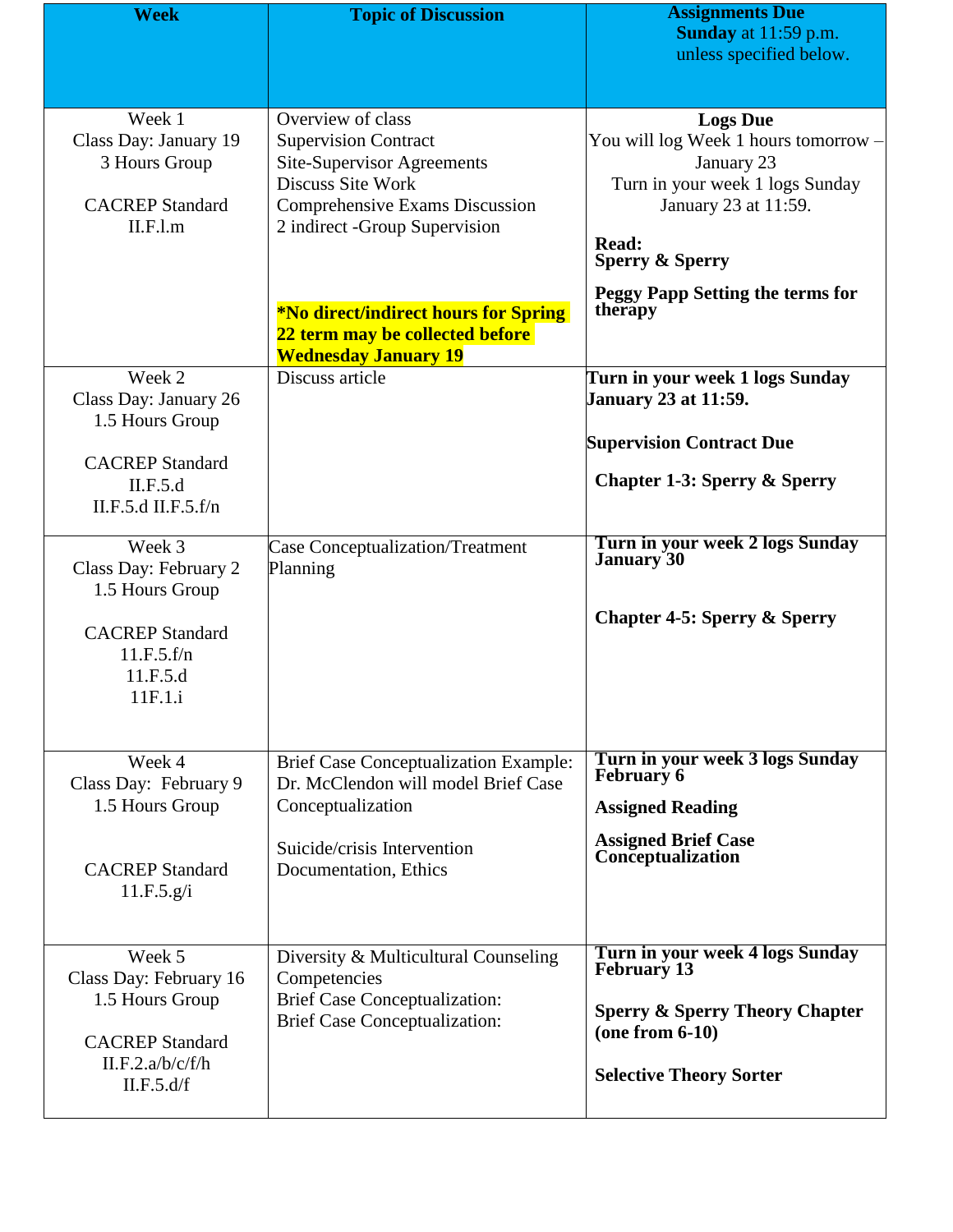| Week 6<br>No Class                            |                                                                                                              | Turn in your week 5 logs Sunday<br>February 20                                                                                  |
|-----------------------------------------------|--------------------------------------------------------------------------------------------------------------|---------------------------------------------------------------------------------------------------------------------------------|
| Week 7<br>Class Day: March 2<br>3 Hours Group | Counseling and Social Justice Issues<br><b>Cultural Autobiography Supervisee</b><br>Questionnaire/Discussion | Turn in your week 6 logs Sunday<br><b>February 27</b><br><b>Mid-Semester Evaluations due</b><br><b>Sunday February 27 11:59</b> |
| <b>CACREP</b> Standard<br>II.F.2.b/d/e        |                                                                                                              |                                                                                                                                 |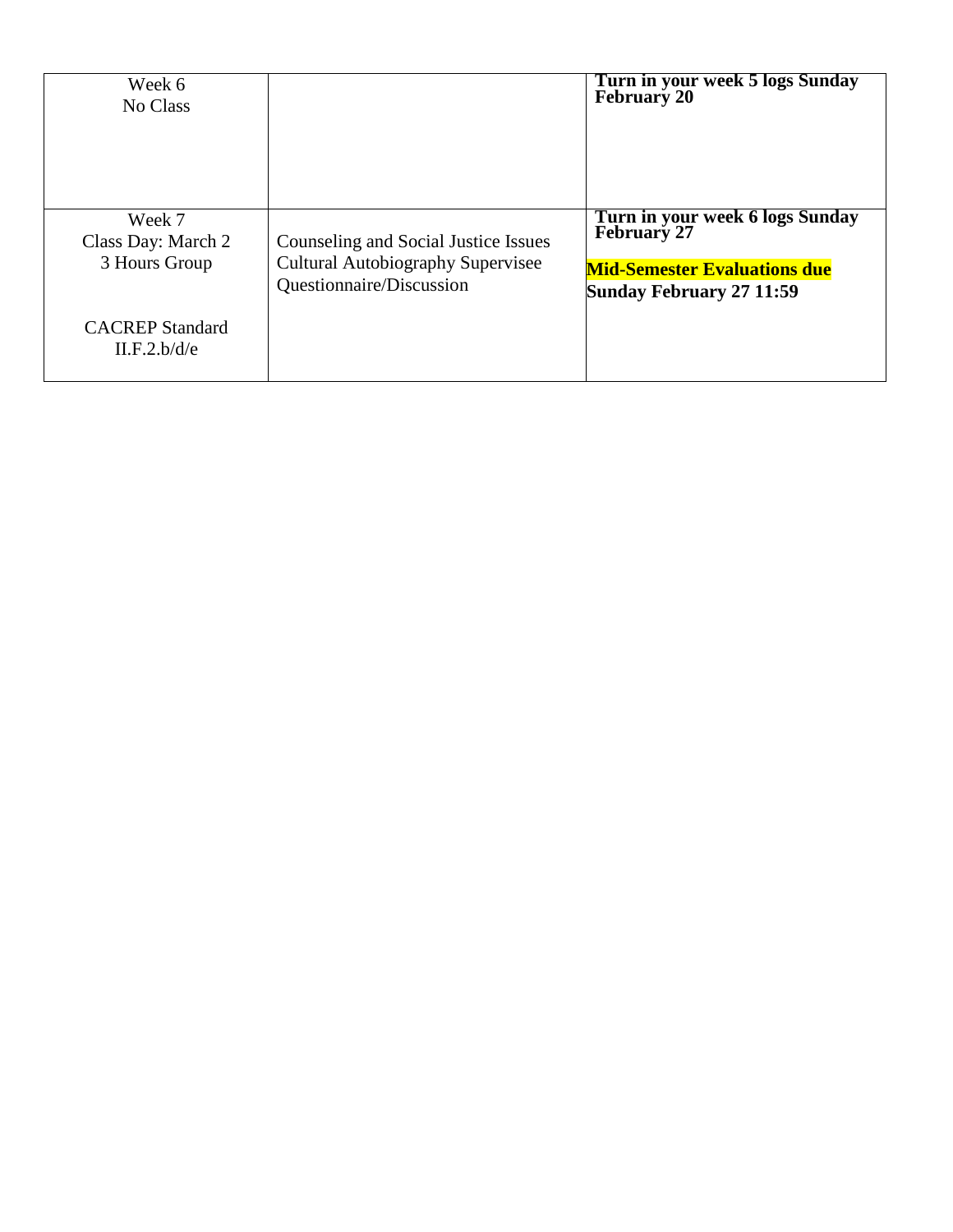| Week 8<br>No Class                                                                                               |                                                                                                                                                                                 | Turn in your week 7 logs<br><b>Sunday March 6</b>                                                                   |
|------------------------------------------------------------------------------------------------------------------|---------------------------------------------------------------------------------------------------------------------------------------------------------------------------------|---------------------------------------------------------------------------------------------------------------------|
|                                                                                                                  |                                                                                                                                                                                 |                                                                                                                     |
| Week 9<br>No Class                                                                                               | <b>Spring Break</b>                                                                                                                                                             | Turn in your week 8 logs<br>Sunday March 13                                                                         |
| Week 10<br>Class Day: March 23<br>3 Hours Group                                                                  | Professional counseling associations<br>CaseConceptualization/Treatment/Plan/Video<br>Recording/Critique:<br>Case Conceptualization/Treatment Plan/Video<br>Recording/Critique: | Turn in your week 9 logs<br>Sunday March 20                                                                         |
| Week 11<br>Class Day: March 30<br>2 Hours Group                                                                  | CaseConceptualization/TreatmentPlan/Video<br>Recording/Critique:<br>Case Conceptualization/Treatment Plan/Video<br>Recording/Critique:                                          | Turn in your week 10 logs<br>Sunday March 27                                                                        |
| Week 12<br>Class Day: April 6<br>2 Hours Group                                                                   | CaseConceptualization/TreatmentPlan/Video<br>Recording/Critique:<br>Case Conceptualization/Treatment Plan/Video<br>Recording/Critique:                                          | Turn in your week 11 logs<br>Sunday April 3                                                                         |
| Week 13<br>Class Day: April 13<br>2 Hours Group                                                                  | CaseConceptualization/TreatmentPlan/Video<br>Recording/Critique:<br>Case Conceptualization/Treatment Plan/Video<br>Recording/Critique:                                          | Turn in your week 12 logs<br><b>Sunday April 10</b>                                                                 |
| Week 14<br>Class Day: April 20<br>2 Hours Group                                                                  | CaseConceptualization/TreatmentPlan/Video<br>Recording/Critique:<br>Case Conceptualization/Treatment Plan/Video<br>Recording/Critique:                                          | Turn in your week 13 logs<br><b>Sunday April 17</b>                                                                 |
|                                                                                                                  |                                                                                                                                                                                 | <i><b>*Last class opportunity for case</b></i><br><b>conceptualizations</b>                                         |
| Week 15<br>Class Day:<br>April 27<br>2 Hours Group                                                               |                                                                                                                                                                                 | Turn in your week 14 logs<br><b>Sunday April 24</b><br><b>Final Reflection Video Due</b>                            |
|                                                                                                                  |                                                                                                                                                                                 | <b>Final Evaluations Due</b>                                                                                        |
| Week $16$ :<br>Class Day: May 4<br><b>Individual Closeout</b><br>.5 faculty indirect -<br>individual supervision | Individual Meetings to "Close Out" for semester<br>occur throughout this week (Mon-Thurs).                                                                                      | Turn in your week 15 logs<br><b>Sunday May 1</b><br>Turn in your week 16 logs<br><b>Wednesday May 4</b>             |
|                                                                                                                  |                                                                                                                                                                                 | <b>Summary Hours Log Due</b><br><b>BHEC</b> log(s) Due<br>All hours paperwork is due by<br>11:59PM on Friday, May 6 |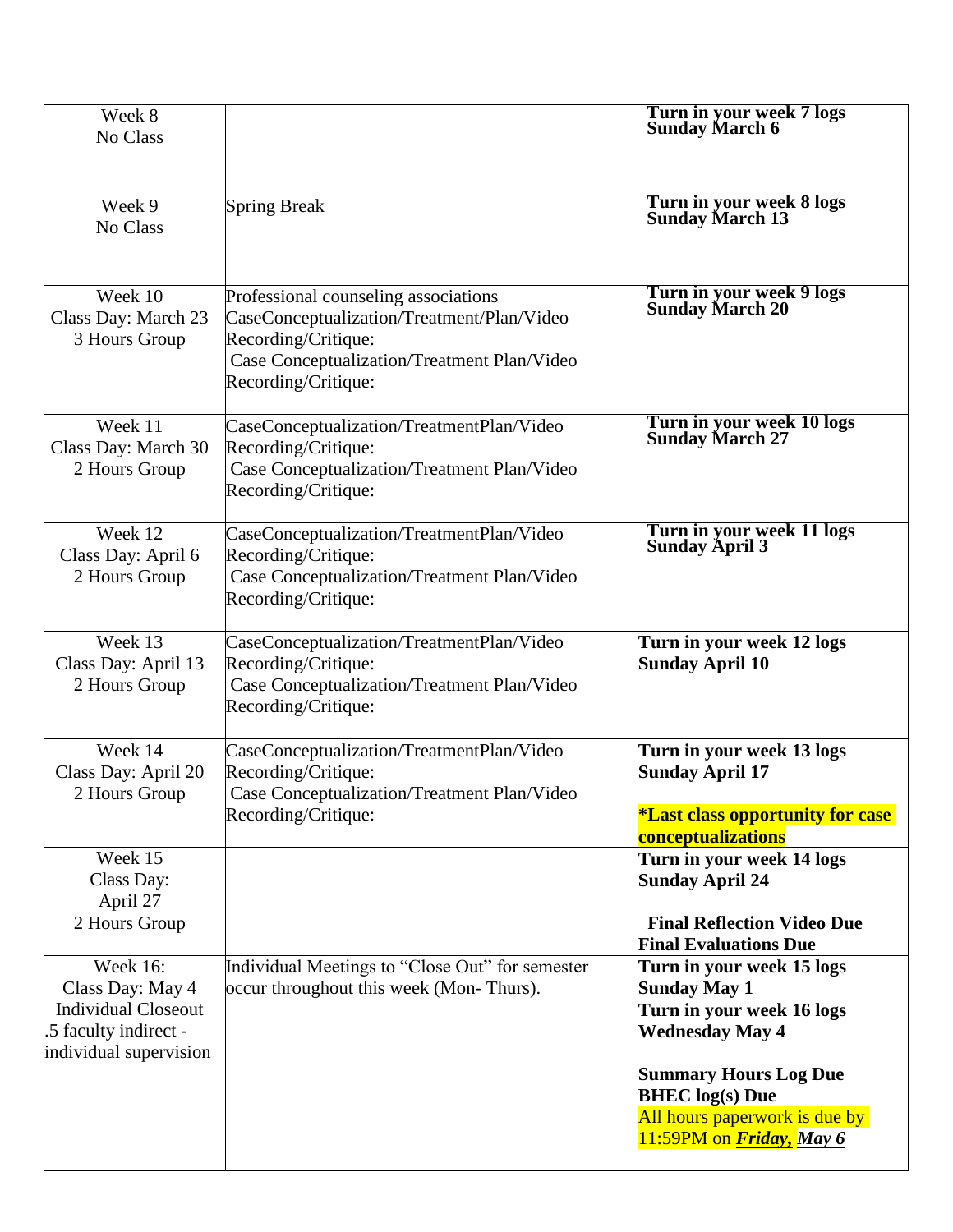## *Hours Matrices*

#### *Minimum*

| <b>Total Direct</b> | University  | <b>Site Supervision</b> | Minimum Weekly |
|---------------------|-------------|-------------------------|----------------|
| <b>Hours</b>        | Supervision |                         | Hours (Direct) |
| 90                  | 24          | 1 hour per week         | 5.625          |
|                     |             | (average) when          |                |
|                     |             | seeing clients          |                |

#### *Recommended*

| <b>Total Hours</b> | <b>Total Direct Hours</b> | <b>Total Indirect</b> |
|--------------------|---------------------------|-----------------------|
|                    | $(40\%)$                  | (60%)                 |
| 300                | ר?                        | 180                   |

## *Weekly Recommended*

| Direct Hours (Weekly)<br>40% | <i>Indirect</i> ( <i>Weekly</i> ) $60\%$ | <b>Grand Total</b> |
|------------------------------|------------------------------------------|--------------------|
| 7.5 hours                    | 11.25 hours (includes<br>supervision)    | 300                |

## **Important University Dates**

*<https://www.tamuct.edu/registrar/academic-calendar.html>*

September 6, 2021Labor Day (University open and classes will be held)

October 18, 2021Class Schedule Published for Spring Semester

December 10, 2021Fall Semester Ends

December 10, 2021Deadline for Applications for Tuition Rebate for Fall Graduation (5pm)

December 10, 2021Deadline for Fall Degree Conferral Applications to the Registrar's Office \$20 Late Application Fee

December 10, 2021Fall Commencement Ceremony Bell County Expo 7 pm

## **Technology Requirements and Support**

This course uses the learning management software: Canvas and WebEx. You will need a reliable internet connection for Synchronous Online class meetings. Wired internet is best for fast processing speed. I need to see you in class as well. Please have a functioning computer camera to use for class.

## **Technology Requirements**

This course will use the A&M-Central Texas Instructure Canvas learning management system. **We strongly recommend the latest versions of Chrome or Firefox browsers. Canvas no longer supports any version of Internet Explorer.**

Logon to A&M-Central Texas Canvas [https://tamuct.instructure.com/] or access Canvas through the TAMUCT Online link in myCT [https://tamuct.onecampus.com/]. You will log in through our Microsoft portal.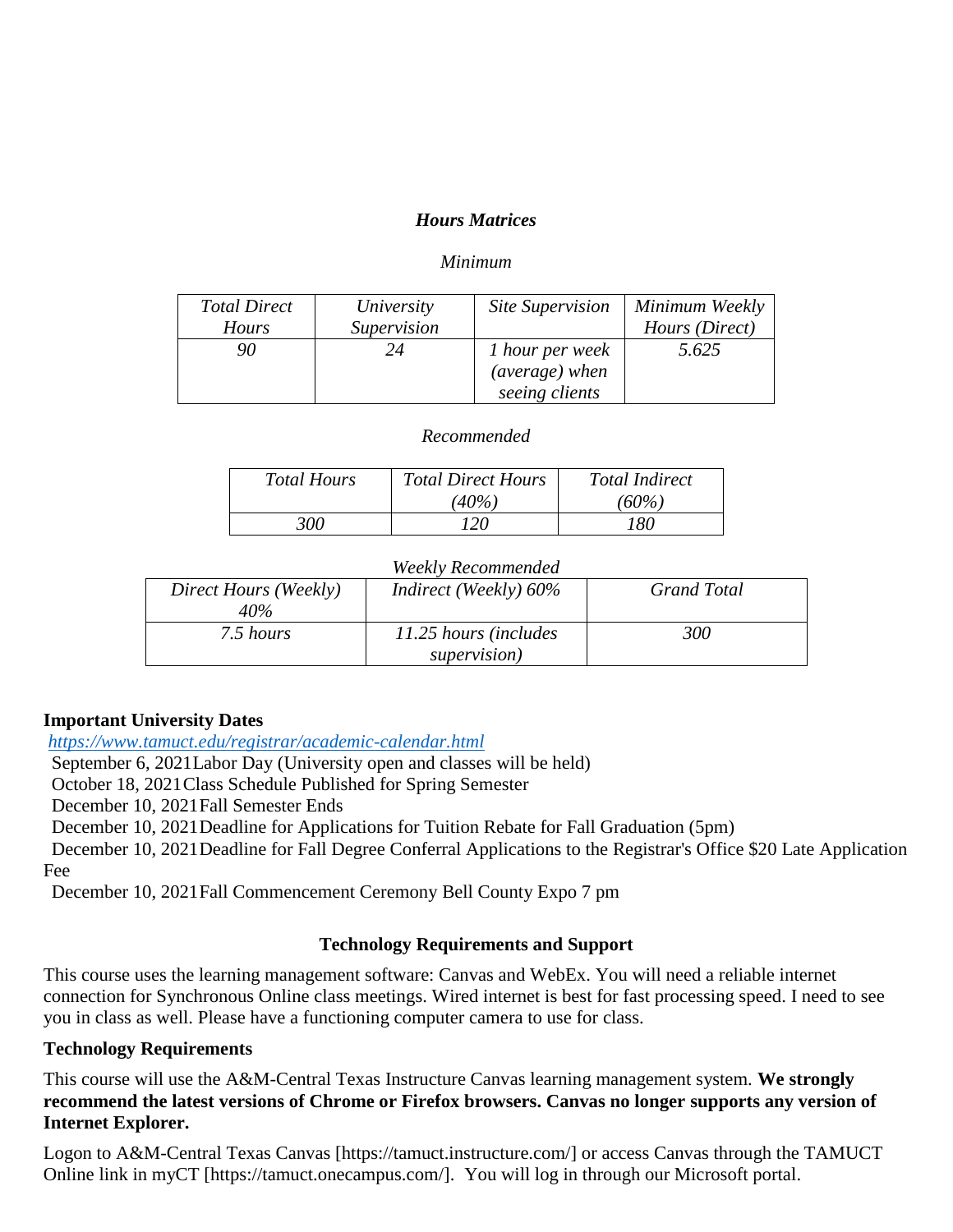Username: Your MyCT email address. Password: Your MyCT password

# **Canvas Support**

Use the Canvas Help link, located at the bottom of the left-hand menu, for issues with Canvas. You can select "Chat with Canvas Support," submit a support request through "Report a Problem," or call the Canvas support line: 1-844-757-0953.

For issues related to course content and requirements, contact your instructor.

# **Online Proctored Testing**

A&M-Central Texas uses Proctorio for online identity verification and proctored testing. This service is provided at no direct cost to students. If the course requires identity verification or proctored testing, the technology requirements are: Any computer meeting the minimum computing requirements, plus web camera, speaker, and microphone (or headset). Proctorio also requires the Chrome web browser with their custom plug in.

# **Other Technology Support**

For log-in problems, students should contact Help Desk Central

24 hours a day, 7 days a week

Email: [helpdesk@tamu.edu](mailto:helpdesk@tamu.edu)

Phone: (254) 519-5466

[Web Chat:](http://hdc.tamu.edu/) [http://hdc.tamu.edu]

*Please let the support technician know you are an A&M-Central Texas student.*

# **UNIVERSITY RESOURCES, PROCEDURES, AND GUIDELINES**

# **Drop Policy**

If you discover that you need to drop this class, you must complete the [Drop Request](https://dynamicforms.ngwebsolutions.com/casAuthentication.ashx?InstID=eaed95b9-f2be-45f3-a37d-46928168bc10&targetUrl=https%3A%2F%2Fdynamicforms.ngwebsolutions.com%2FSubmit%2FForm%2FStart%2F53b8369e-0502-4f36-be43-f02a4202f612) Dynamic Form through Warrior Web.

[https://dynamicforms.ngwebsolutions.com/casAuthentication.ashx?InstID=eaed95b9-f2be-45f3-a37d-46928168bc10&targetUrl=https%3A%2F%2Fdynamicforms.ngwebsolutions.com%2FSubmit%2FForm%2FStart %2F53b8369e-0502-4f36-be43-f02a4202f612].

Faculty cannot drop students; this is always the responsibility of the student. The Registrar's Office will provide a deadline on the Academic Calendar for which the form must be completed. Once you submit the completed form to the Registrar's Office, you must go into Warrior Web and confirm that you are no longer enrolled. If you still show as enrolled, FOLLOW-UP with the Registrar's Office immediately. You are to attend class until the procedure is complete to avoid penalty for absence. Should you miss the drop deadline or fail to follow the procedure, you will receive an F in the course, which may affect your financial aid and/or VA educational benefits.

# **Academic Integrity**

Texas A&M University-Central Texas values the integrity of the academic enterprise and strives for the highest standards of academic conduct. A&M-Central Texas expects its students, faculty, and staff to support the adherence to high standards of personal and scholarly conduct to preserve the honor and integrity of the creative community. Any deviation by students from this expectation may result in a failing grade for the assignment and potentially a failing grade for the course. All academic misconduct concerns will be referred to the Office of Student Conduct. When in doubt on collaboration, citation, or any issue, please contact your instructor before taking a course of action.

For more [information regarding the Student Conduct process,](https://nam04.safelinks.protection.outlook.com/?url=https%3A%2F%2Fwww.tamuct.edu%2Fstudent-affairs%2Fstudent-conduct.html&data=04%7C01%7Clisa.bunkowski%40tamuct.edu%7Ccfb6e486f24745f53e1a08d910055cb2%7C9eed4e3000f744849ff193ad8005acec%7C0%7C0%7C637558437485252160%7CUnknown%7CTWFpbGZsb3d8eyJWIjoiMC4wLjAwMDAiLCJQIjoiV2luMzIiLCJBTiI6Ik1haWwiLCJXVCI6Mn0%3D%7C1000&sdata=yjftDEVHvLX%2FhM%2FcFU0B99krV1RgEWR%2BJ%2BhvtoR6TYk%3D&reserved=0) [https://www.tamuct.edu/student-affairs/studentconduct.html].

If you know of potential honor violations by other students, you may [submit a report,](https://nam04.safelinks.protection.outlook.com/?url=https%3A%2F%2Fcm.maxient.com%2Freportingform.php%3FTAMUCentralTexas%26layout_id%3D0&data=04%7C01%7Clisa.bunkowski%40tamuct.edu%7Ccfb6e486f24745f53e1a08d910055cb2%7C9eed4e3000f744849ff193ad8005acec%7C0%7C0%7C637558437485262157%7CUnknown%7CTWFpbGZsb3d8eyJWIjoiMC4wLjAwMDAiLCJQIjoiV2luMzIiLCJBTiI6Ik1haWwiLCJXVCI6Mn0%3D%7C1000&sdata=CXGkOa6uPDPX1IMZ87z3aZDq2n91xfHKu4MMS43Ejjk%3D&reserved=0)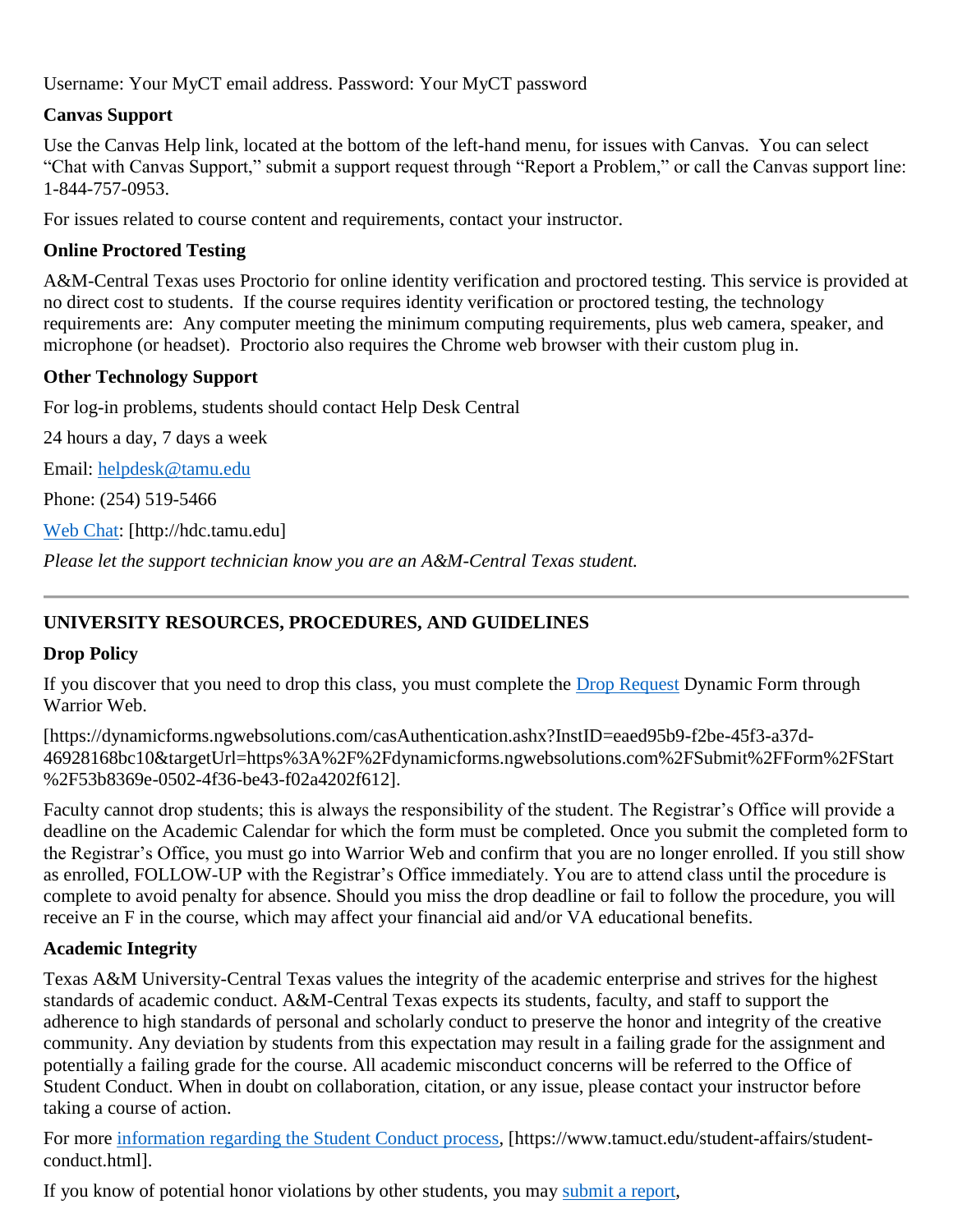[https://cm.maxient.com/reportingform.php?TAMUCentralTexas&layout\_id=0].

# **Academic Accommodations**

At Texas A&M University-Central Texas, we value an inclusive learning environment where every student has an equal chance to succeed and has the right to a barrier-free education. The Office of Access and Inclusion is responsible for ensuring that students with a disability receive equal access to the university's programs, services and activities. If you believe you have a disability requiring reasonable accommodations, please contact the Office of Access and Inclusion, WH-212; or call (254) 501-5836. Any information you provide is private and confidential and will be treated as such.

For more information, please visit our  $\Delta \csc \&$  Inclusion Canvas page (log-in required) [https://tamuct.instructure.com/courses/717]

# **Important information for Pregnant and/or Parenting Students**

Texas A&M University-Central Texas supports students who are pregnant and/or parenting. In accordance with requirements of Title IX and related guidance from US Department of Education's Office of Civil Rights, the Dean of Student Affairs' Office can assist students who are pregnant and/or parenting in seeking accommodations related to pregnancy and/or parenting. Students should seek out assistance as early in the pregnancy as possible. For more information, please visit [Student Affairs](https://www.tamuct.edu/student-affairs/pregnant-and-parenting-students.html) [https://www.tamuct.edu/student-affairs/pregnant-and-parentingstudents.html]. Students may also contact the institution's Title IX Coordinator. If you would like to read more about these [requirements and guidelines](http://www2.ed.gov/about/offices/list/ocr/docs/pregnancy.pdf) online, please visit the website [http://www2.ed.gov/about/offices/list/ocr/docs/pregnancy.pdf].

Title IX of the Education Amendments Act of 1972 prohibits discrimination on the basis of sex and gender– including pregnancy, parenting, and all related conditions. A&M-Central Texas is able to provide flexible and individualized reasonable accommodation to pregnant and parenting students. All pregnant and parenting students should contact the Associate Dean in the Division of Student Affairs at (254) 501-5909 to seek out assistance. Students may also contact the University's Title IX Coordinator.

# **Tutoring**

Tutoring is available to all A&M-Central Texas students, on a remote online basis. Visit the Academic Support Community in Canvas to view schedules and contact information. Subjects tutored on campus include Accounting, Advanced Math, Biology, Finance, Statistics, Mathematics, and Study Skills. Student success coaching is available online upon request.

If you have a question regarding tutor schedules, need to schedule a tutoring session, are interested in becoming a tutor, success coaching, or have any other question, contact Academic Support Programs at (254) 501-5836, visit the Office of Student Success at 212F Warrior Hall, or by emailing studentsuccess@tamuct.edu.

Chat live with a tutor 24/7 for almost any subject from on your computer! Tutor.com is an online tutoring platform that enables A&M-Central Texas students to log in and receive online tutoring support at no additional cost. This tool provides tutoring in over 40 subject areas except writing support. Access Tutor.com through Canvas.

# **University Writing Center**

University Writing Center: Located in Warrior Hall 416, the University Writing Center (UWC) at Texas A&M University–Central Texas (A&M–Central Texas) is a free service open to all A&M–Central Texas students. For the Fall 2021 semester, the hours of operation are from 10:00 a.m.-5:00 p.m. Monday thru Thursday in Warrior Hall 416 (with online tutoring available every hour as well) with satellite hours available online only Monday thru Thursday from 6:00-9:00 p.m. and Saturday 12:00-3:00 p.m.

Tutors are prepared to help writers of all levels and abilities at any stage of the writing process. While tutors will not write, edit, or grade papers, they will assist students in developing more effective composing practices. By providing a practice audience for students' ideas and writing, our tutors highlight the ways in which they read and interpret students' texts, offering guidance and support throughout the various stages of the writing process. In addition, students may work independently in the UWC by checking out a laptop that runs the Microsoft Office suite and connects to WIFI, or by consulting our resources on writing, including all of the relevant style guides.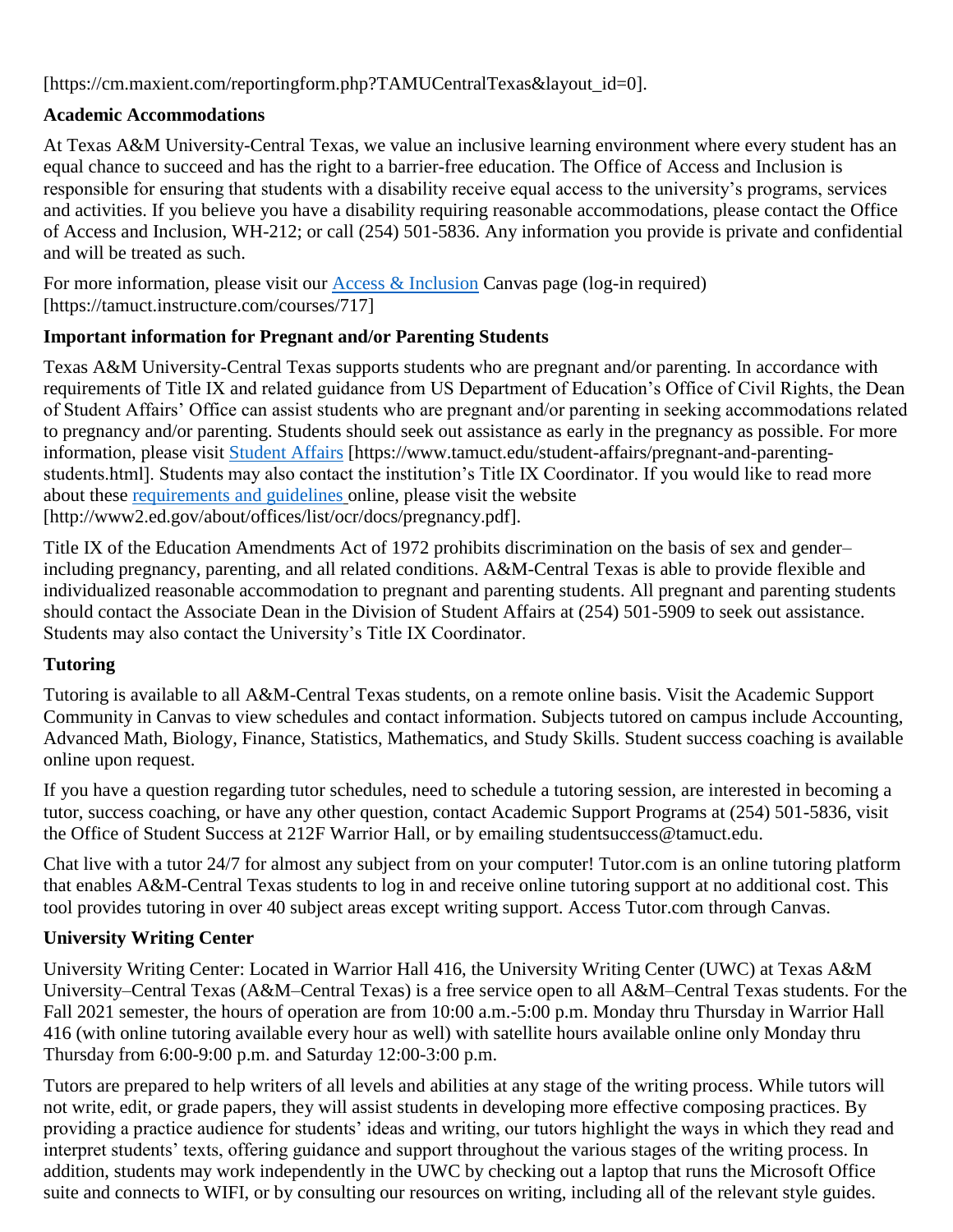Whether you need help brainstorming ideas, organizing an essay, proofreading, understanding proper citation practices, or just want a quiet place to work, the UWC is here to help!

Students may arrange a one-to-one session with a trained and experienced writing tutor by making an appointment via WCOnline at https://tamuct.mywconline.com/. In addition, you can email Dr. Bruce Bowles Jr. at bruce.bowles@tamuct.edu if you have any questions about the UWC, need any assistance with scheduling, or would like to schedule a recurring appointment with your favorite tutor by making an appointment via WCOnline at https://tamuct.mywconline.com/. In addition, you can email Dr. Bruce Bowles Jr. at bruce.bowles@tamuct.edu if you have any questions about the UWC, need any assistance with scheduling, or would like to schedule a recurring appointment with your favorite tutor.

# **University Library**

The University Library provides many services in support of research across campus and at a distance. We offer over 200 electronic databases containing approximately 400,000 eBooks and 82,000 journals, in addition to the 96,000 items in our print collection, which can be mailed to students who live more than 50 miles from campus. Research guides for each subject taught at A&M-Central Texas are available through our website to help students navigate these resources. On campus, the library offers technology including cameras, laptops, microphones, webcams, and digital sound recorders.

Research assistance from a librarian is also available 24 hours a day through our online chat service, and at the reference desk when the library is open. Research sessions can be scheduled for more comprehensive assistance, and may take place virtually through WebEx, Microsoft Teams or in-person at the library. Assistance may cover many topics, including how to find articles in peer-reviewed journals, how to cite resources, and how to piece together research for written assignments.

Our 27,000-square-foot facility on the A&M-Central Texas main campus includes student lounges, private study rooms, group work spaces, computer labs, family areas suitable for all ages, and many other features. Services such as interlibrary loan, TexShare, binding, and laminating are available. The library frequently offers workshops, tours, readings, and other events. For more information, please visit our [Library website](https://nam04.safelinks.protection.outlook.com/?url=https%3A%2F%2Ftamuct.libguides.com%2Findex&data=04%7C01%7Clisa.bunkowski%40tamuct.edu%7C7d8489e8839a4915335f08d916f067f2%7C9eed4e3000f744849ff193ad8005acec%7C0%7C0%7C637566044056484222%7CUnknown%7CTWFpbGZsb3d8eyJWIjoiMC4wLjAwMDAiLCJQIjoiV2luMzIiLCJBTiI6Ik1haWwiLCJXVCI6Mn0%3D%7C1000&sdata=2R755V6rcIyedGrd4Os5rkgn1PvhHKU3kUV1vBKiHFo%3D&reserved=0)

[http://tamuct.libguides.com/index].

# **OPTIONAL POLICY STATEMENTS**

# **A Note about Sexual Violence at A&M-Central Texas**

Sexual violence is a serious safety, social justice, and public health issue. The university offers support for anyone struggling with these issues. University faculty are mandated reporters, so if someone discloses that they were sexually assaulted (or a victim of Domestic/Dating Violence or Stalking) while a student at TAMUCT, faculty members are required to inform the Title IX Office. If you want to discuss any of these issues confidentially, you can do so through Student Wellness and Counseling (254-501-5955) located on the second floor of Warrior Hall (207L).

Sexual violence can occur on our campus because predators often feel emboldened, and victims often feel silenced or shamed. It is incumbent on ALL of us to find ways to actively create environments that tell predators we don't agree with their behaviors and tell survivors we will support them. Your actions matter. Don't be a bystander; be an agent of change. For additional information on campus policy and resources visit the [Title IX webpage](https://www.tamuct.edu/compliance/titleix.html) [\[https://www.tamuct.edu/compliance/titleix.html\]](https://www.tamuct.edu/compliance/titleix.html).

# **Behavioral Intervention**

Texas A&M University-Central Texas cares about the safety, health, and well-being of its students, faculty, staff, and community. If you are aware of individuals for whom you have a concern, please make a referral to the Behavioral Intervention Team. Referring your concern shows you care. You can complete the [referral](https://cm.maxient.com/reportingform.php?TAMUCentralTexas&layout_id=2) online [https://cm.maxient.com/reportingform.php?TAMUCentralTexas&layout\_id=2].